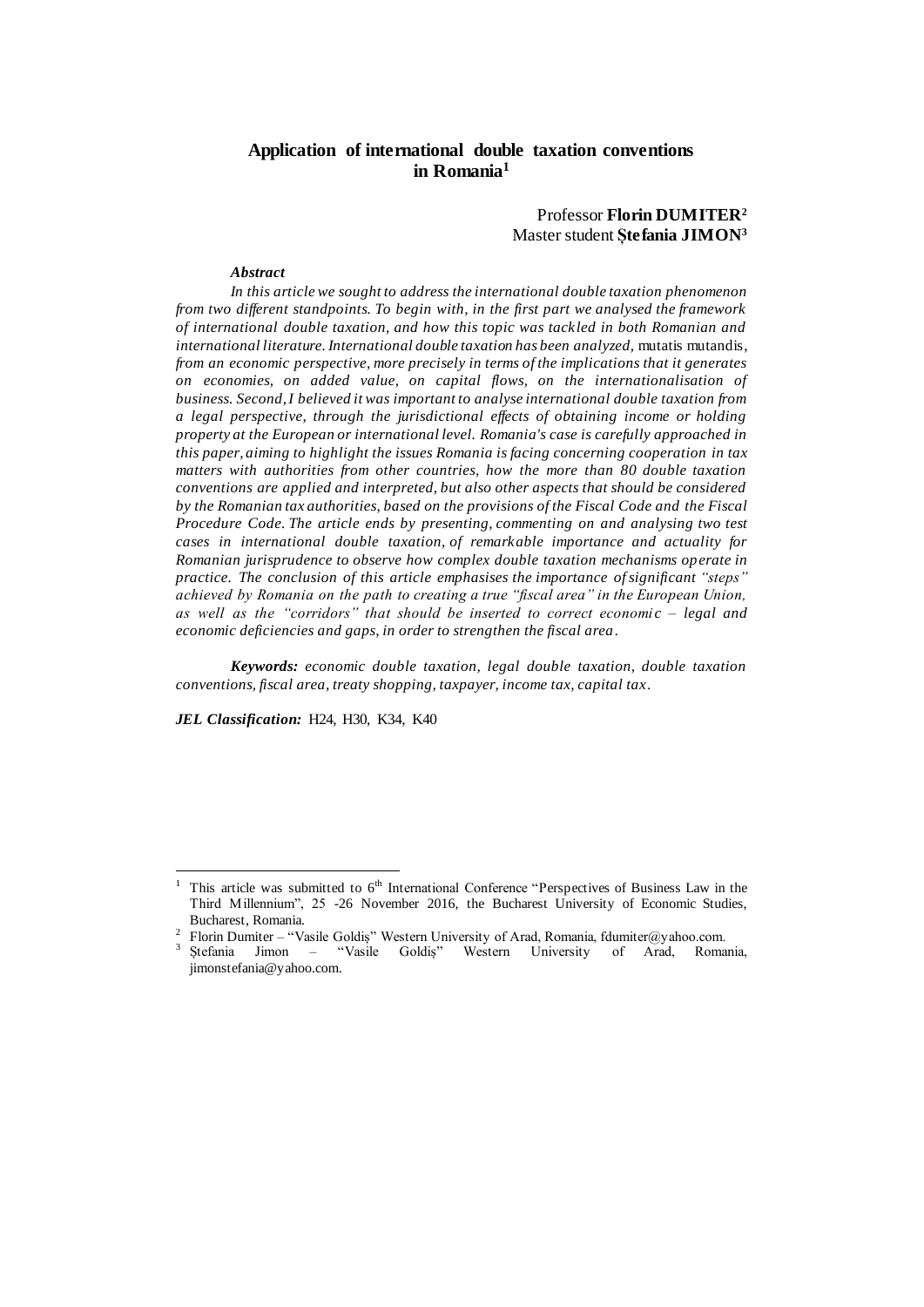### **1. Introduction**

Looking at the literature, we can see that different views on the provisions of double taxation conventions can lead to conflicts<sup>4</sup>. If one state considers an entity as having a permanent residence, that entity will be subject to the income attributed to this facility with regard to tax regulations. As a result, the other state will interpret the clause of permanent residence in a different way, and will not consider the fact that the requirements for the establishment of permanent residence are met, having the right of *veto* with regard to granting an exemption from tax income, in this case the income being subject to double taxation.

Fiscal sovereignty entails that each state is free to determine the tax system it enforces, define the taxes that make up that system, specify the subjects of taxation, set tax amounts, establish payment terms, grant tax incentives, set tax penalties, establish remedies and tax dispute settlement procedures etc.<sup>5</sup>

The international context and globalisation, the increase in international mobility, the free movement of goods, services, capital and people have quickly led to international investment, the expansion and relocation of economic activities and the development of multinational entities.

In this context, the tax system and fiscal policies of a state must be adapted to both the national and the international environment to ensure competition in taxes. Thus, the increasing mobility of capital and labour can positively influenced, each taxpayer being interested in owning the most profitable opportunities to get the highest return on income before or after taxes<sup> $6$ </sup>, and states can ensure their economic and social development based on foreign investment.

There were immediate tax jurisdiction controversies related to revenues obtained and capital held by non-residents of a country, the most common conflict in international tax law being international double taxation<sup>7</sup>.

Double taxation is a complex phenomenon that is based on the action of two or more fiscal sovereignties or competition arising between two or more fiscal competences<sup>8</sup> and it is a topic often discussed in the literature because of the negative effects that it generates. International double taxation poses a number of problems due to the fact that its existence prevents inter-state transactions and affairs<sup>9</sup>.

<sup>4</sup> Reimer, E., Rust, A., *Klaus Vogel on Double Taxation Conventions – Fourth Edition,* Wolters Kluwer Law & Business, 2015, Vol. II, pp. 171.

<sup>5</sup> Ioan Condor, *Evitarea dublei impuneri internaționale*, Regia Autonomă "Monitorul Oficial" Publisher, Bucharest, 1999, p.31.

<sup>6</sup> Dănuț Chilarez, George Sebastian Ene, *Harmonisation and fiscal competition in the European Union*, "Management Strategies Journal", 2014, Vol. 23, No. 1, pp. 83-93.

<sup>7</sup> Éva Erdős, *Conflicts in the international tax law and answers of the European tax law*, "Curentul Juridic", Târgu Mureș, 2011, Vol.47, pp. 159-174.

<sup>8</sup> Ioan Rus, Eleonora-Laura Avram, Paula Monica Bocicor, Mirela Ruxandra Moldovan, *Evitarea dublei impuneri între România și statele: Ungaria și Bulgaria*, "Academica Science Journal Studia Series", Tîrgu Mureș, 2013, No.(3)-2, p.50.

<sup>9</sup> Florin Dumiter, Anca Laura Opreț, Florin Marius Turcaș, *Theoretical underpinnings vis -à- vis of*  double taxation problem, "Journal of Legal Studies", 2014, Vol 15, No. 28, pp. 83-99.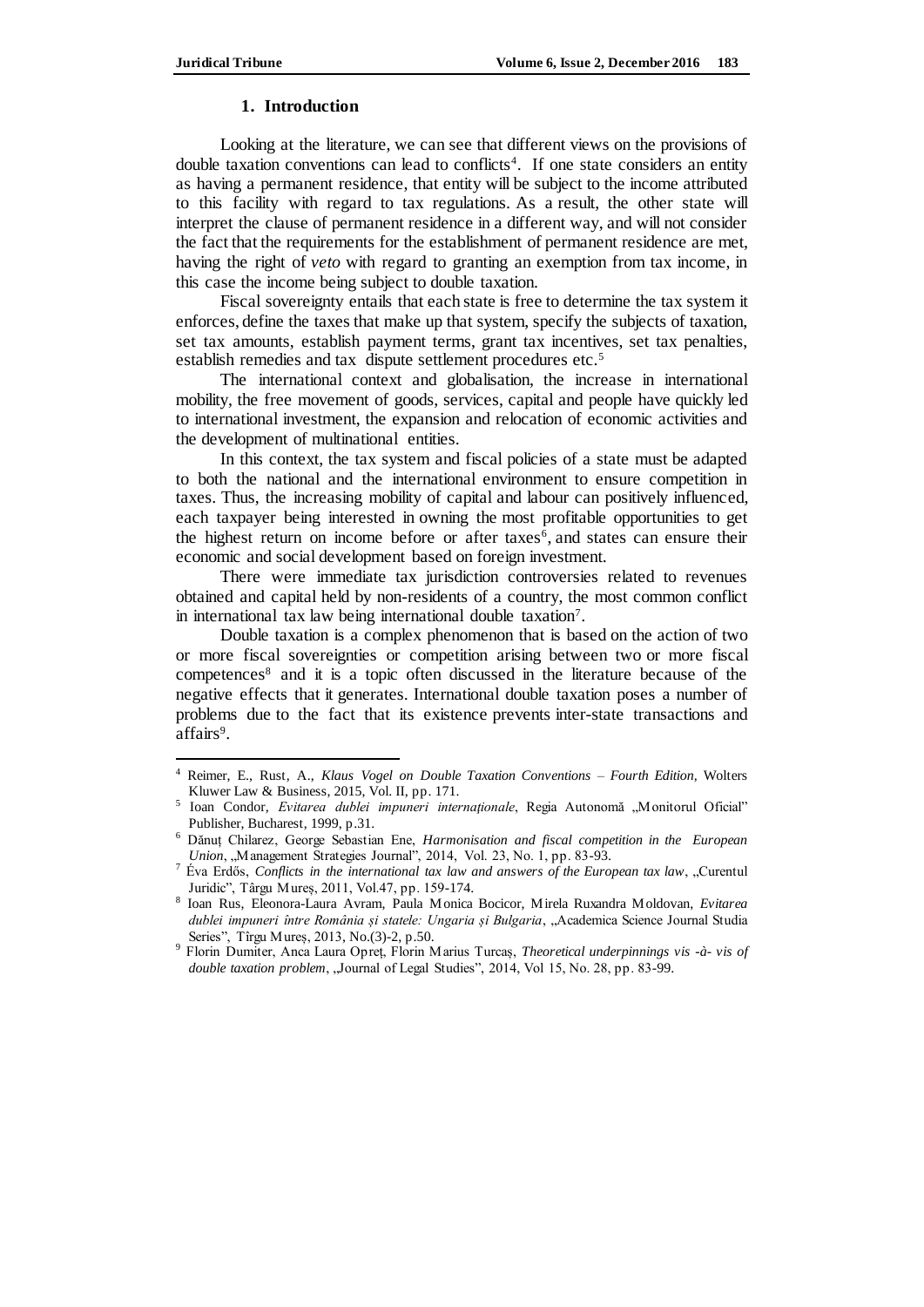However, in order to eliminate or at least mitigate the problem of double taxation, many states have signed bilateral agreements to avoid international double taxation, based on either the OECD model or the UN model<sup>10</sup>.

After joining the EU, Romania has adopted a series of legislative changes regarding tax and international double taxation. Thus, Romania has concluded conventions and protocols that ensure good economic and trade cooperation internationally.

The purpose of this article is to highlight how Romania has adapted to the globalisation and liberalisation of markets, how it has adopted and enforced treaties to avoid international double taxation and how it has harmonised the national tax system to the international legal framework.

The article describes international double taxation from a Romanian perspective and makes a synthesis of the literature and law. The structure consists of multiple sections which deal with international double taxation, both economically and legally, the legislative peculiarities encountered in Romania and the actual implementation of conventions, treaties and national tax legislation on international double taxation. Finally, there are some conclusions about how Romania has managed to adapt its tax system to the international context.

## **2. The economic and legal substantiation of international double taxation**

Owing to the intensification of national and international trade relations, legal and natural persons obtain income or own property under different tax authorities, within the same state or in different states. Therefore, it became necessary to define the competences of taxation authorities within the same state or different states, since these taxable items are likely to be disputed simultaneously by multiple such entities<sup>11</sup>.

The phenomenon of international double taxation entails a fiscal relation with foreign elements<sup>12</sup>, being most often linked to the transfer of capital internationally and tax jurisdiction over it. This may occur if one state claims tax authority based on the taxpayer's residence or citizenship, while another state posits tax authority based on income origin<sup>13</sup>.

<sup>10</sup> Limor Riza, *Taxpayers' Lack of Standing in International Tax Dispute Resolutions: An Analysis Based on the Hybrid Norms of International Taxation*, "Pace Law Review", Vol. 34:3, 2014, pp. 1064-1092, available online at: http://digitalcommons. pace.edu/ plr/vol34/iss3/3 (accessed on 1 October 2016).

<sup>11</sup> Florin Dumiter, Daniel Berlingher, Anca Opreț, Silvia Todor, *Double taxation conventions, structure and evolution of the american tax system*, "Journal of Legal Studies", 2016, Vol. 17, No.  $31, pp. 1 - 14.$ 

<sup>12</sup> Cornelia Lefter, Simona Chirică, *Evitarea dublei impuneri internaţionale (Reglementări legale interne şi convenţii fiscale încheiate de România),* "Economie teoretică şi aplicată", Vol. XVII, 2010, No. 9(550), pp. 38-51.

<sup>&</sup>lt;sup>13</sup> Fabian Barthel, Matthias Busse, Eric Neumayer, *The impact of double taxation treaties on foreign direct investment: evidence from large dyadic panel data*, "Contemporary Economic Policy", 2010, Vol. 28, no. 3, pp. 366–377.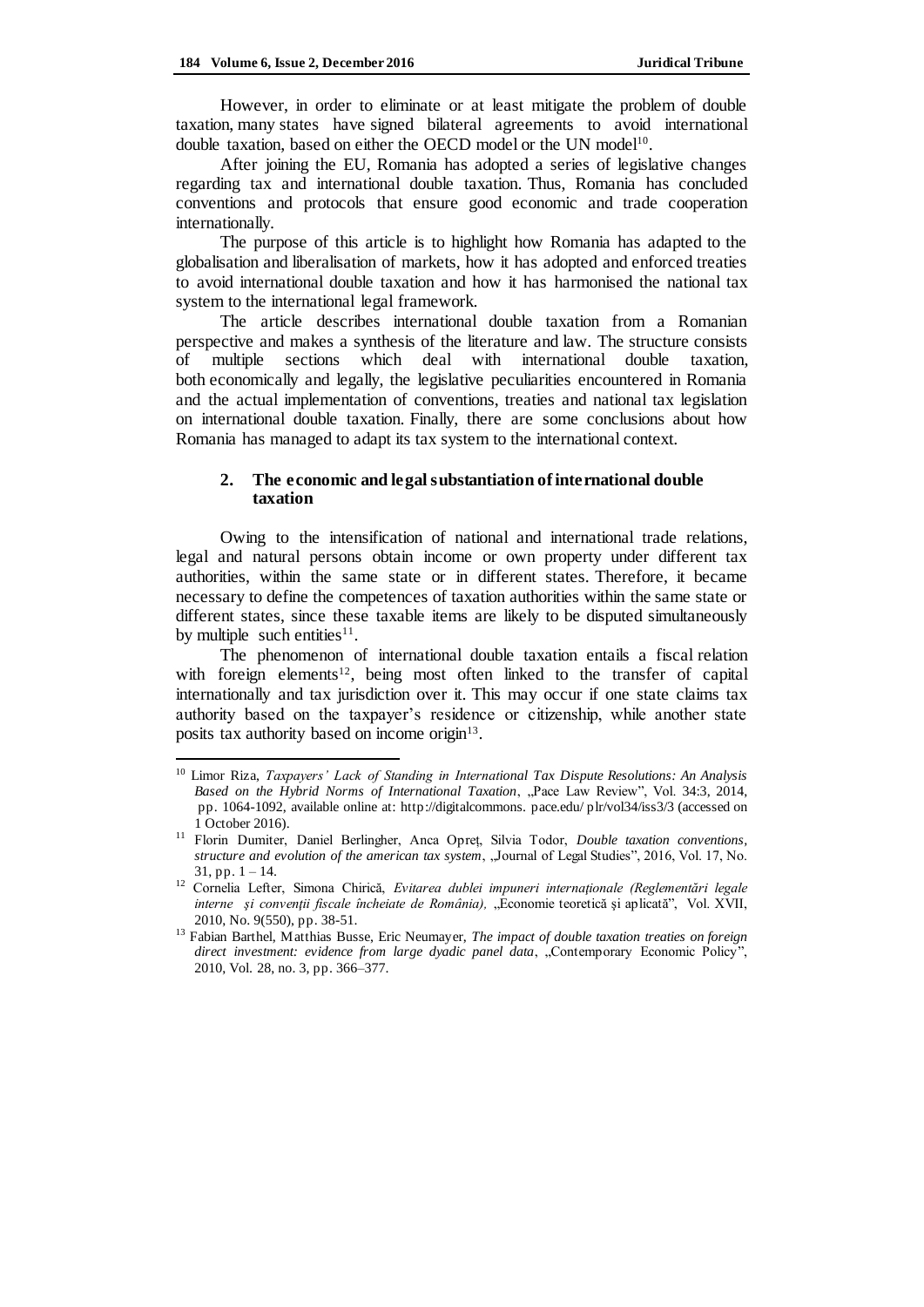Thus, there are two different concepts, namely the concept of source and the concept of residence. Both concepts arise from national legislation, which distinguishes between two types of taxpayers: non-residents and residents<sup>14</sup>, each having different connections with the state in which it is located. The concept of source defines the concept of territory, geography revenues are generated, and the concept of residence is based on the home or business of the taxpayer's administrative and ignores the place where the actual revenue. Double taxation is generated by the different application of taxation criteria, based on these concepts.

Double taxation occurs in different forms and in different cases, but the literature classifies it into two broad categories, namely: economic double taxation and legal double taxation. Double taxation is legal when the same person is taxed twice on the same income by more than one state. Double taxation is economic if more than one person is taxed for the same item<sup>15</sup>. In other words, economic double taxation involves taxation on the same taxable item, belonging to different taxpayers for the same period of time, whereas legal double taxation, as defined by George D. Bistriceanu, is where income or property is taxed in two states with the same type of tax in the same financial year<sup>16</sup>. Whatever form it takes, international double taxation has the same result: difficulty in achieving free trade.

To prevent and reduce these negative effects, each state has adjusted its tax legislation, either by unilateral legislative measures, or through bilateral or multilateral agreements. In this regard, the Organisation for Economic Cooperation and Development (OECD) and the United Nations (UN) have each proposed a model of convention to avoid international double taxation.

An international double taxation convention constitutes a common arrangement between the two countries to prevent a taxpayer from one state, or in some cases both states, to be taxed on the same income or capital in both states $17$ .

Tax treaties fulfil two key functions: firstly, eliminating double taxation, and secondly, assisting information exchange between governments<sup>18</sup> to avoid tax evasion and fraud.

<sup>14</sup> Committee of Experts on International Cooperation in Tax Matters Seventh session, *Revision of the Manual for the Negotiation of Bilateral Tax Treaties,* Item 5 (h) of the provisional agenda, Geneva, 2011, available online at: [http://www.un.org/esa/ffd/t](http://www.un.org/esa/ffd/)ax/ seventhsession/CRP11\_

Introduction\_2011.pdf (accessed on 1 October 2016) .<br>OECD-Glossary of Tax Terms, available <sup>15</sup> OECD-Glossary of Tax Terms, available online at: [http://www.oecd.org/ctp/](http://www.oecd.org/ctp/glossaryoftaxterms.htm#D) [glossaryoftaxterms.htm#D](http://www.oecd.org/ctp/glossaryoftaxterms.htm#D) (accessed on 1 October 2016).

<sup>16</sup> Nicoleta Barbuta-Misu, Florin Tudor, *The International Double Taxation – causes and avoidance,*  Acta Universitatis Danubius. Œconomica, Vol. 5, No. 1, 2009, pp. 147-160, available online at: [http://journals.univ-danubius.ro/index.php/oeconomica/article/ view/84/81](http://journals.univ-danubius.ro/index.php/oeconomica/article/%20view/84/81) (accessed on 1 October 2016).

<sup>17</sup> Florin Dumiter, Florin Turcaș, Anca Opreț*, German tax system: double taxation avoidance conventions, structure and developments*, "Journal of Legal Studies", 2015, Vol. 16, No. 30, pp. 1 – 17.

<sup>&</sup>lt;sup>18</sup> Michelle Bertolini, Pamela Weaver, *Mandatory Arbitration within Tax Treaties: A Need for a Coherent International Standard*, "The ATA Journal of Legal Tax Research", American Accounting Association, Vol. 11, Issue 2, 2013, pp. 1–20.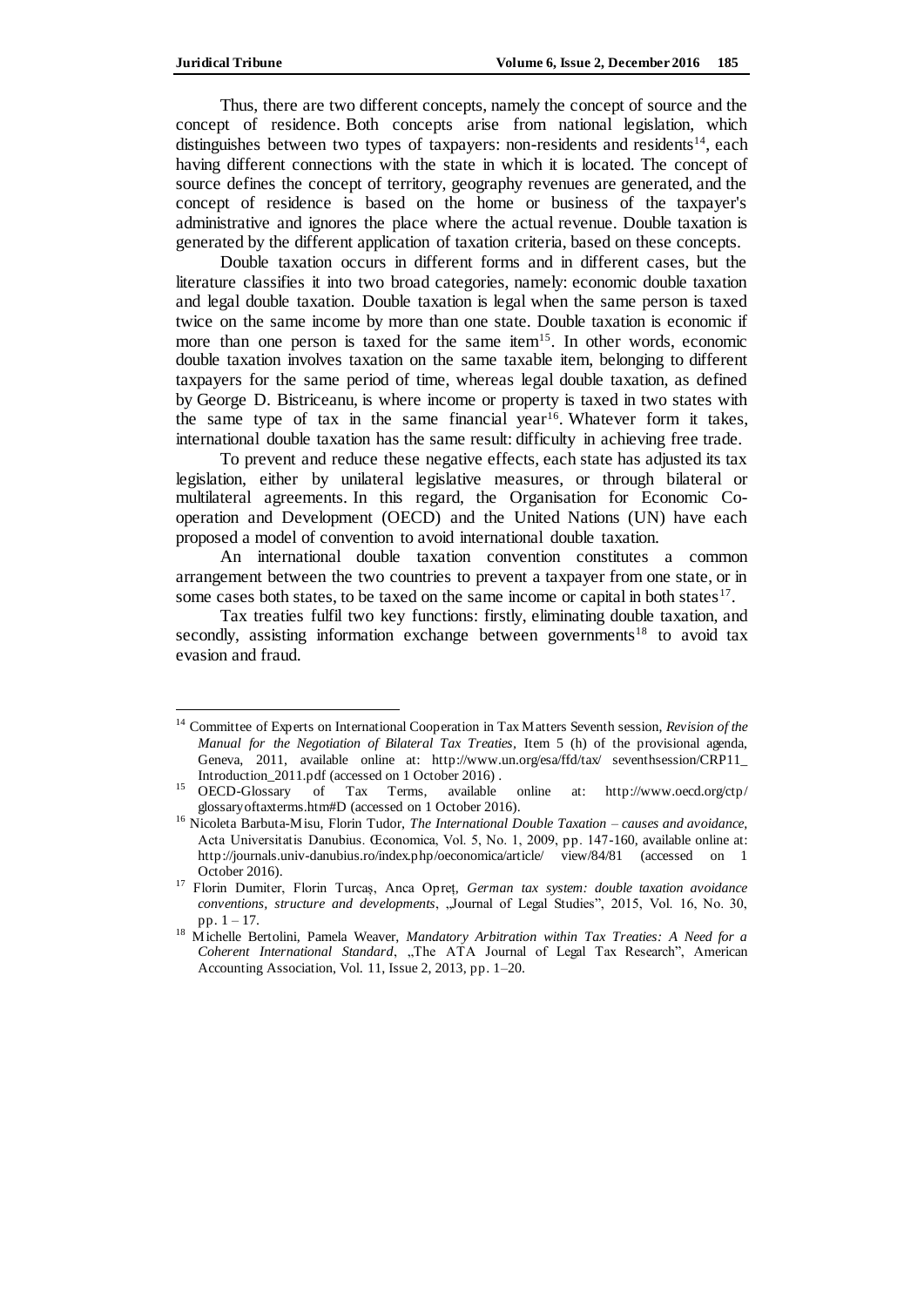Under these circumstances, fiscal agreements have an irreversible role in all groups of favouring factors that guarantee and stimulate economic and trade relations between states. The need to conclude a tax agreement becomes even more important if we consider the growing number of international companies that are conducting business in several states simultaneously<sup>19</sup>.

Double taxation conventions are part of national law of the Contracting States. They are also part of international law, as international tax treaties. Different experts from the academia have been trying to determine how the denial of the benefits of double taxation conventions in "abusive cases" can be supported by the principles of international law. Vogel argued that international law contains a prohibition against the abuse of the  $law^{20}$ .

The issue of economic double taxation arises frequently in cases where affiliated or associated corporations, with legal offices in different countries, conduct different transactions among them<sup>21</sup>. Each state of residence determines the taxable amount in respect of corporation tax, under the auspices of national legislation. If the two companies engage in reciprocal transactions, the tax authorities of the two countries can assign different values to these transactions.

Analysing legal literature, we have seen that there is great controversy among experts in the field of taxation, regarding how tax authorities may prevent misuse of double taxation conventions. On the one hand, this discussion focuses on the significance of the term of abuse, and hence, its undesirability, and on the other hand, on the rules than encumber tax authorities, to confer benefits from double  $taxation$  conventions<sup>22</sup>.

### **3. Particularities of double taxation in Romania**

## **3.1 Double taxation conventions concluded by Romania with world states**

The late 20<sup>th</sup> century meant the beginning of new reforms for Romania, which involved all areas and sectors of the state. Removing the totalitarian Communist system meant reorganising the economy and led to a series of legislative changes in taxation, and the accession and integration into the European Union imposed the adaptation of national tax law to European community provisions.

In its international economic relations, Romania complies with EU regulations on international double taxation and has concluded agreements for

Genta Tafa (Bungo), *Analysing double taxation: the Albanian case*, "International Journal of Management Cases", 2013, Vol. 15, No. 3, pp. 109-121.

<sup>20</sup> Reimer & Rust, *Double Taxation Convention – Fourth Edition – Volume 1,* Wolters Kluwer Law & Business, 2015, p. 376.

<sup>21</sup> Holmes, K., *International Tax Policy and Double Tax Treaties – An Introduction to Principles and Application – Second Revised Edition,* International Bureau of Fiscal Documentation, 2014, p. 40.

<sup>22</sup> Lang, M., *Introduction to the Law of Double Taxation Conventions – Second Edition,* Linde Verlag & International Bureau of Fiscal Documentation, 2013, p. 64.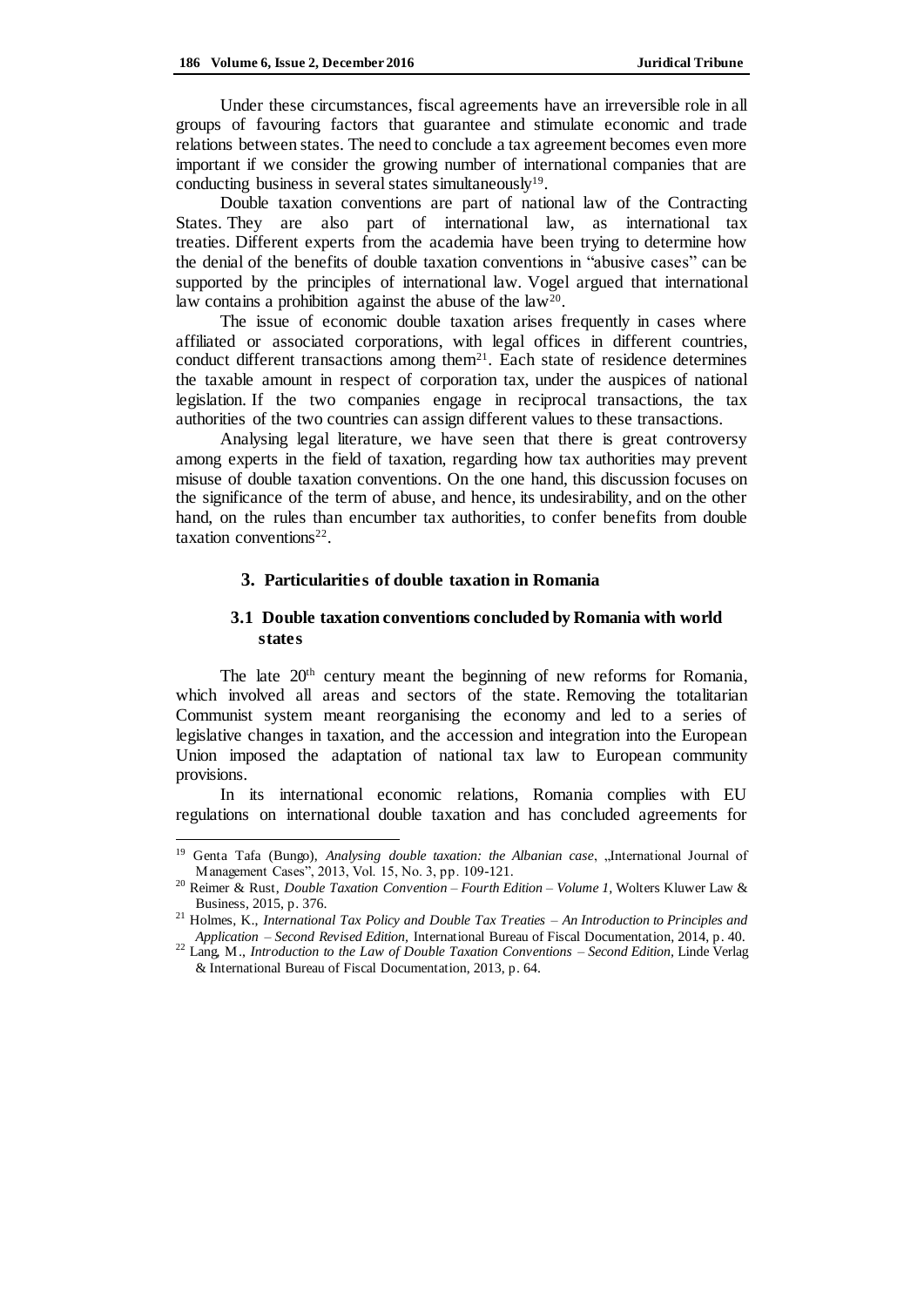avoidance of double taxation with countries across the world. Thus, the taxation of income earned in Romania is stipulated in conjunction of the provisions of the Fiscal Code with articles in international tax conventions<sup>23</sup>.

International double taxation conventions concluded by Romania use the OECD model and set the taxes and the taxing competence assigned to each state, establish how to eliminate double taxation, how to handle possible conflicts, how to exchange information, determine the date of entry into force and how the agreement can be terminated. Also, the signatory states of such agreements pledge to respect the right to non-discrimination, i.e. to grant the same rights and impose the same obligations on both residents and non-residents.

Romania has concluded conventions and protocols with  $86$  countries<sup>24</sup> to ensure smooth economic cooperation, presented in Annex 1.

Romania's first agreements to avoid double taxation were signed while the state was a socialist republic. In 1973, the first agreement was signed with the Federal Republic of Germany to avoid international double taxation of income and capital, which was expected to be applied by the end of 2003; eventually, the new convention signed in 2002 was applied, which redefines taxes and how to avoid international double taxation.

In 1974 agreements were signed with France for the avoidance of double taxation of income and capital, and with the US to avoid double taxation of income, then in 1976 with Japan for the avoidance of double taxation of income and the UK for avoiding the double taxation of income and capital, still applied today.

By 1980, Romania had concluded agreements to avoid international double taxation of income and capital with Italy, Denmark, Belgium, Austria, Sweden, Finland, Spain and Canada, and with Pakistan for the avoidance of double taxation of income. The agreements with Italy, Denmark, Sweden and Spain are still are applied today, the other ones having been amended.

From 1980 to 1988 agreements were also concluded on income tax with Egypt, Malaysia, Morocco, India, Bangladesh, and on income and capital tax with the Netherlands, Norway, Cyprus, Zambia Jordan, Sri Lanka, Turkey, Socialist Federal Republic of Yugoslavia, with actual implementation in Bosnia and Herzegovina, Tunisia and Syria. Changes and additions were made to the agreements with Morocco, the Netherlands, Syria and Norway.

From 1992 until 2000, Romania concluded a series of treaties with 18 countries from Europe, 14 from Asia, 4 from Africa and Ecuador, which were mainly focused on income and capital taxes. During this period, the agreements with Belgium and Finland were updated.

<sup>23</sup> Georgiana Covrig, *Conventions for the avoidance of double-taxation. Romania case*, "Contemporary Readings in Law and Social Justice", Volume 4(1), 2012, pp. 426–430.

<sup>24</sup> Romanian National Tax Administration – Directorate-General for Administration of Large Taxpayers, available online at: [https://static.anaf.ro/static/10/Anaf/AsistentaContribuabili\\_r/](https://static.anaf.ro/static/10/Anaf/AsistentaContribuabili_r/%20Conventii/Conventii.htm)  [Conventii/Conventii.htm](https://static.anaf.ro/static/10/Anaf/AsistentaContribuabili_r/%20Conventii/Conventii.htm) (accessed on 1 October 2016).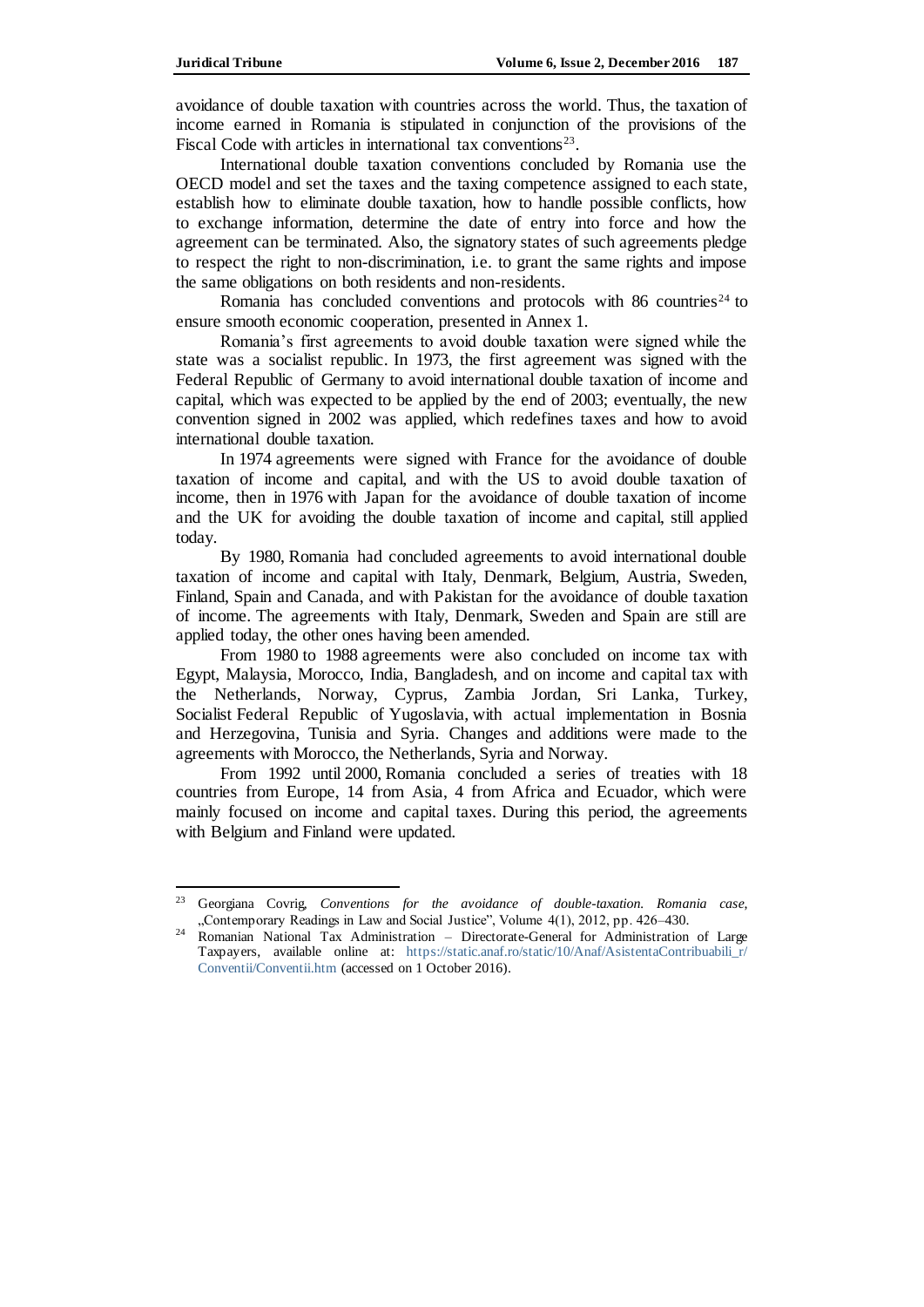During 2000 – 2010, further steps were taken in the same direction, and 26 new international double taxation agreements were concluded with 10 countries from Europe, 10 from Asia, 3 from Africa, with Australia, Canada, and Mexico.

The number of agreements concluded by Romania after 2010 is small, with states such as Saudi Arabia, India and Uruguay. In this period, protocols on the avoidance of double taxation were signed with Switzerland, San Marino, Luxembourg and Austria.

This year, Romania has amended the agreements it has with Bulgaria and Norway. These agreements refer to the double taxation of income earned by residents of the Contracting States; in the case of Romania, this refers to income tax and corporate tax. Double taxation is accomplished through deduction, and the effective implementation of the provisions of these agreements will be made with effect from 1 January 2017.

Compliance with these treaties is guaranteed by the Constitution of Romania, which stipulates that the Romanian State pledges to fulfil as such and in good faith its obligations as deriving from the treaties to which it is a party<sup>25</sup>.

International double taxation can be eliminated either by exemption method, whereby the State of residence does not tax income that is taxed by the source state, or by crediting, which entails the country of residence deducting all or part of tax paid in the source country. The most common method used in agreements for elimination of double taxation concluded by Romania is ordinary lending.

As regards the exchange of information between Contracting States, by signing these treaties each state commits to notifying the partner state on the amendment of national tax legislation, as well as other information required to implement the agreement and to avoid tax evasion and fraud.

## **3.2 Provisions ofthe new Romanian Fiscal Code and Fiscal Procedure Code**

To avoid international double taxation, Romanian tax legislation has unilateral regulations and is completed by EU legislation rules and regulations of bilateral tax agreements, which prevail in case of conflict<sup>26</sup>. In Romania, the fundamental regulations on tax are represented by Law no. 227/2015 regarding the Fiscal Code<sup>27</sup> and Law no. 207/2015 regarding the Fiscal Procedure Code<sup>28</sup>, as amended and supplemented.

 $\overline{a}$ 

<sup>&</sup>lt;sup>25</sup> Constitution of Romania, Title I General Principles, Article  $11$  – International law and domestic law, available online at: <http://www.cdep.ro/pls/dic/site.page?id=339> (accessed on 1 October 2016).

<sup>&</sup>lt;sup>26</sup> Law 277/2015 on the Fiscal Code, Title I – General Provisions, Chapter I – Purpose and scope of the Fiscal Code, art. 1, para. (3) "Should any provision of this code contravene a provision of a treaty to which Romania is a party, the provision of that treaty shall apply."

<sup>27</sup> Official Gazette of Romania, Part I, no. 688 of 10 September 2015.

<sup>&</sup>lt;sup>28</sup> Official Gazette of Romania, Part I, no. 547 of 23 July 2015.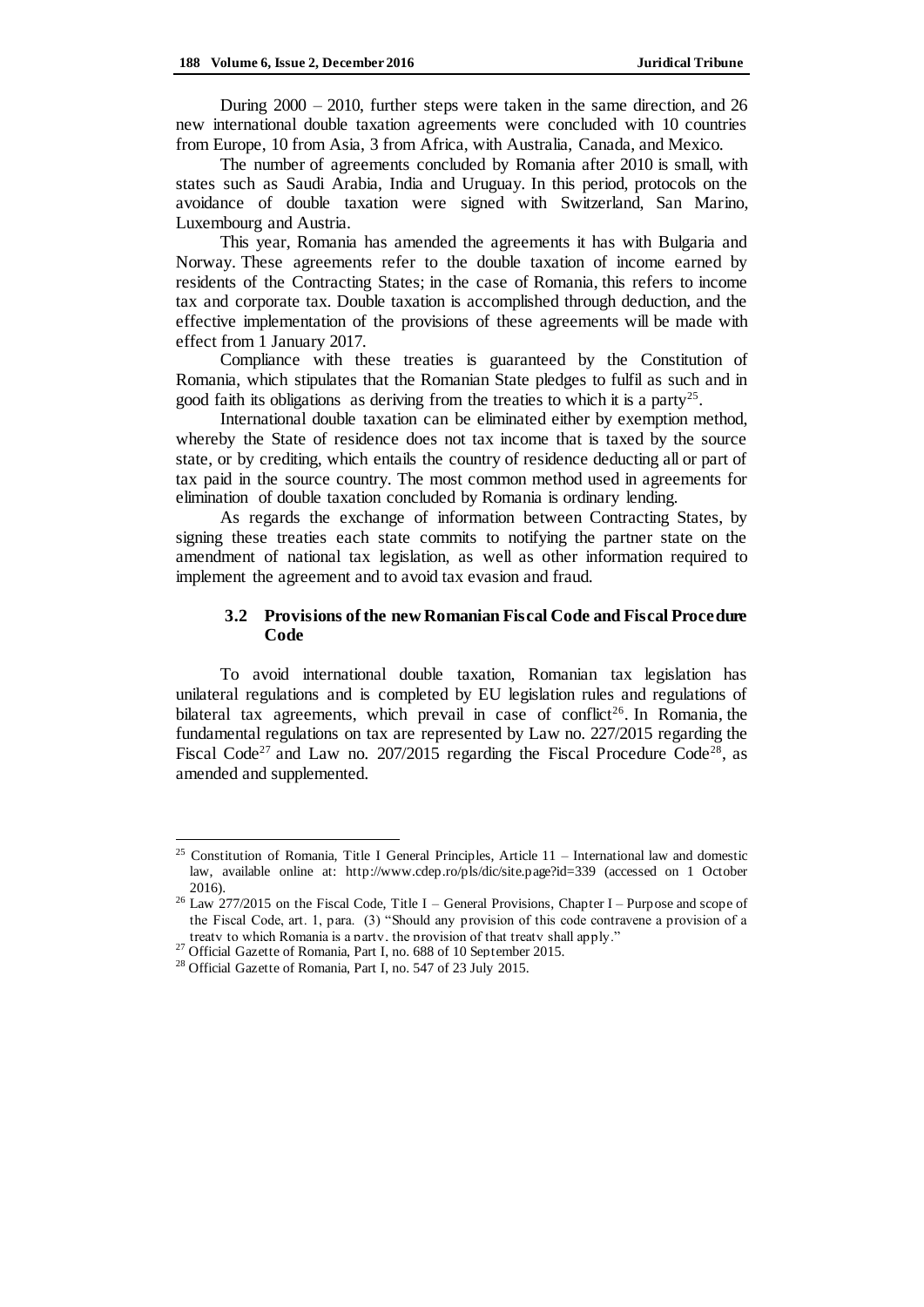Agreements concluded by Romania to avoid double taxation of the income or income and capital of non-residents, as well as the protection of own taxpayers conducting business abroad.

In this sense, the concept of residence is defined by the existence of domicile, citizenship and vital interests in Romania, and the presence in Romania for more than 183 days within 12 consecutive months, whereas legal residence is the establishment and operation under Romanian law, namely the existence of headquarters in Romania.

Regarding income or profits earned by non-residents in Romania, the Fiscal Code provides for the imposition of all taxable income, the calculation, withholding, reporting and payment to the state budget. The tax rate applied will be the most favourable between domestic law and provisions of existing agreements<sup>29</sup>.

In case of existence of a convention for the avoidance of international double taxation, and in the presence of a valid tax residence certificate, paid tax can be adjusted by granting an exemption or a tax credit in the country of residence, according to the agreement concluded under a certificate attesting tax paid to the state budget.

Income earned or profit obtained, including from abroad, by residents of Romania, are subject to tax. In the event of an agreement to avoid international double taxation and on the basis of documentary evidence proving the actual payment of tax, Romania shall grant deduction in the form of exemption or tax credit for tax paid in the partner State, within the limit of the tax amount due under the law internal.

In order to implement these regulations most effectively, the Fiscal Procedure Code regulates the realisation of international administrative tax cooperation. Thus, information on legislative fiscal changes on income and capital taxation affecting residents of Partner States and the application of international double taxation conventions, must be communicated to the competent authorities.

In the event of a conflict on the implementation of domestic regulations and agreements concluded for avoidance of international double taxation, the mutual agreement procedure shall be initiated to achieve resolution<sup>30</sup>.

<sup>&</sup>lt;sup>29</sup> Law 277/2015 regarding the Fiscal Code, Title VI – Tax on income earned in Romania by nonresidents and tax on representative office of foreign companies established in Romania, Chapter I – Tax on income earned in Romania by non-residents, Section 7 – Corroboration of provisions of the Fiscal Code with those of conventions to avoid double taxation and European Union legislation, art. 18. "In application of art. 230 para. (1) of the Fiscal Code: (1) Provisions of para. 2 of art. Dividends, Interests, Fees, Dues from double taxation conventions concluded by Romania with other states, which regulate taxation in the source of such income, shall apply with priority. If the domestic legislation should expressly provide a more favourable tax rate, the provision of domestic legislation shall apply."

Law 207/2015 regarding the Fiscal Procedure Code, Title IX Mutual agreement procedure for avoidance/elimination of double taxation, art. 282 Mutual agreement procedure, para. (1) "based on the provisions of the convention or agreement to avoid double taxation, the taxpayer residing in Romania, who believes that taxation in the other contracting state does not comply with the provisions of that convention or agreement, may request A.N.A.F. to initiate mutual agreement procedure" and para.(2) "A.N.A.F. shall also conduct the mutual agreement procedure when the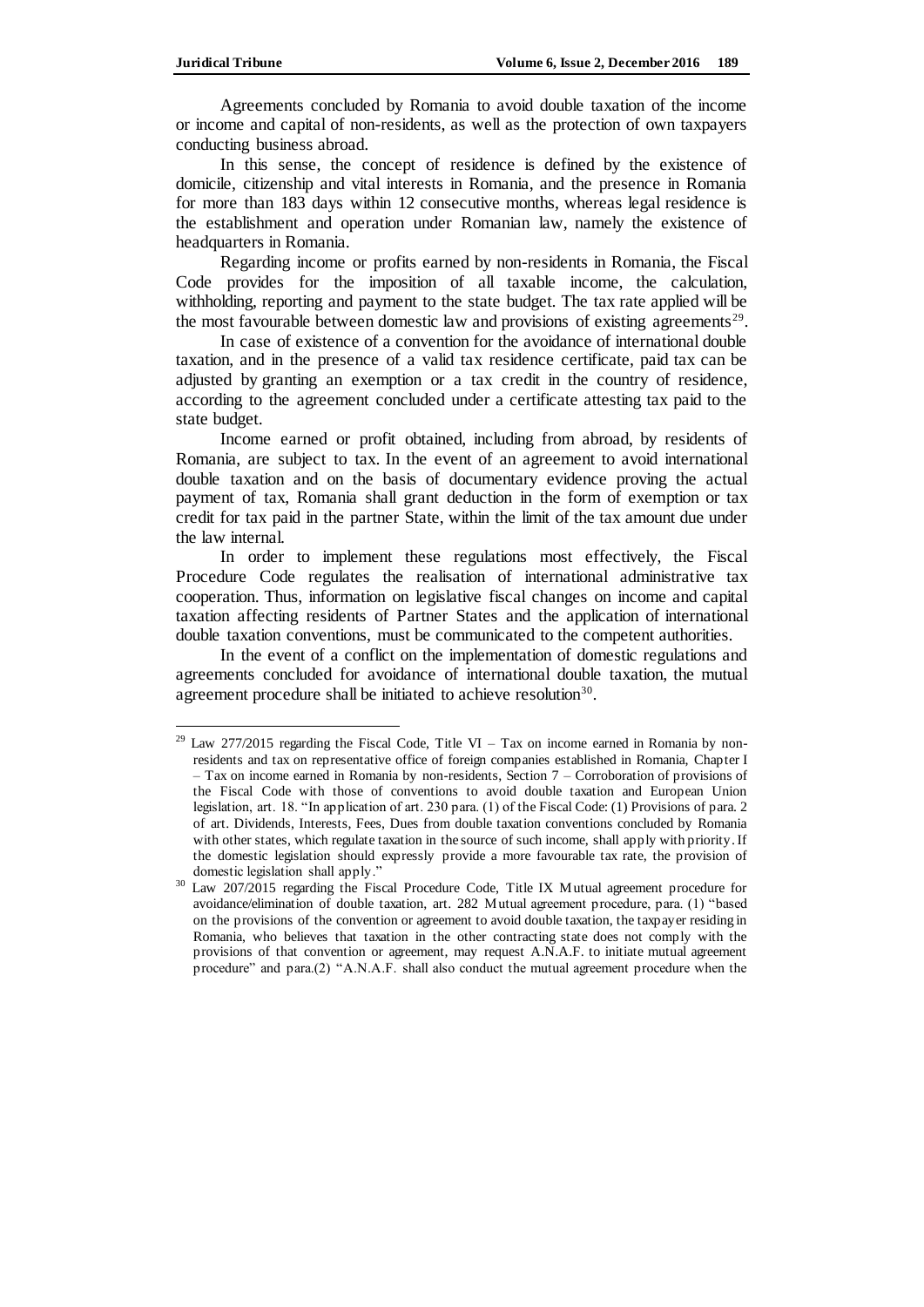# **4. The application of the provisions of Conventions for avoidance of double taxation concluded by Romania with other states. Case study: Tax on gains arising from the transfer of ownership of securities<sup>31</sup>**

In this section, we consider it important to present a decision of the Supreme Court of Justice of Romania *(HCCJ),* namely 646 of 8 March 2016. This case concerns a Romanian company which was ordered to repay tax accounting for gains arising from the transfer of ownership of securities, according to the Convention for the avoidance of double taxation concluded between Romania and Italy<sup>32</sup>.

#### *Circumstances of the case*

In the claim lodged at the Court of Arad, on 03.09.2012, claimant DF requested that the defendant, Directorate General of Public Finance of Arad County – Public Finance Administration for Medium Taxpayers, was ordered to refund the amount of 1,927,653 lei representing tax on gains from the transfer of ownership of securities and delay increases amounting to 938,767 lei, established by Decision no. 587/06.07.2010 issued by the Tax Audit Section of the Directorate General of Public Finance of Arad County; 113,557 lei representing tax on the gains from transfer of ownership of securities and delay increases in the amount of 55,246 lei, established by Decision no. 579 / 05.07.2010 issued by the Tax Audit Section of the Directorate General of Public Finance of Arad County; with trial costs.

### *The court's solution*

 $\overline{a}$ 

By sentence no. 131 of 20 May 2015 of the Timisoara Court of Appeals – Administrative and Fiscal Contentious Section VIII, the plea of lack of interest and the plea of lack of *locus standi* were dismissed, both invoked by the defendant DGRFP Timisoara – AJFP ARAD (formerly DGFP ARAD for Public Finance Administration for Medium Taxpayers Arad), the action brought by the plaintiff DF, against the defendant DGRFP Timisoara – Arad AJFP (formerly DGFP ARAD for Public Finance Administration for Medium Taxpayers Arad), concerning tax refund and related accessories, was dismissed.

The domestic law governing tax on income earned in Romania by nonresidents under Title V of the Fiscal Code Chapter I, which in article 115 distinguishes between a first category of income earned in Romania, which is taxed

competent authority of the state with which Romania has concluded a convention or an agreement to avoid double taxation requests it."

<sup>31</sup> The High Court of Cassation and Justice of Romania, Administrative and Fiscal Contentious Section, Decision no. 646 of the Public Meeting of 8 March 2016, File no. 5726/108/2012.

<sup>32</sup> *Convention between the Socialist Republic of Romania and Italy regarding the avoidance of double taxation and the prevention of tax evasion with reference to taxes on income and capital, adopted by Decree no. 82/15.04.1977 and published in the Official Gazette no. 34 – 35/1977, which entered into force on 06.02.1977 and became effective on 01.01.1985.*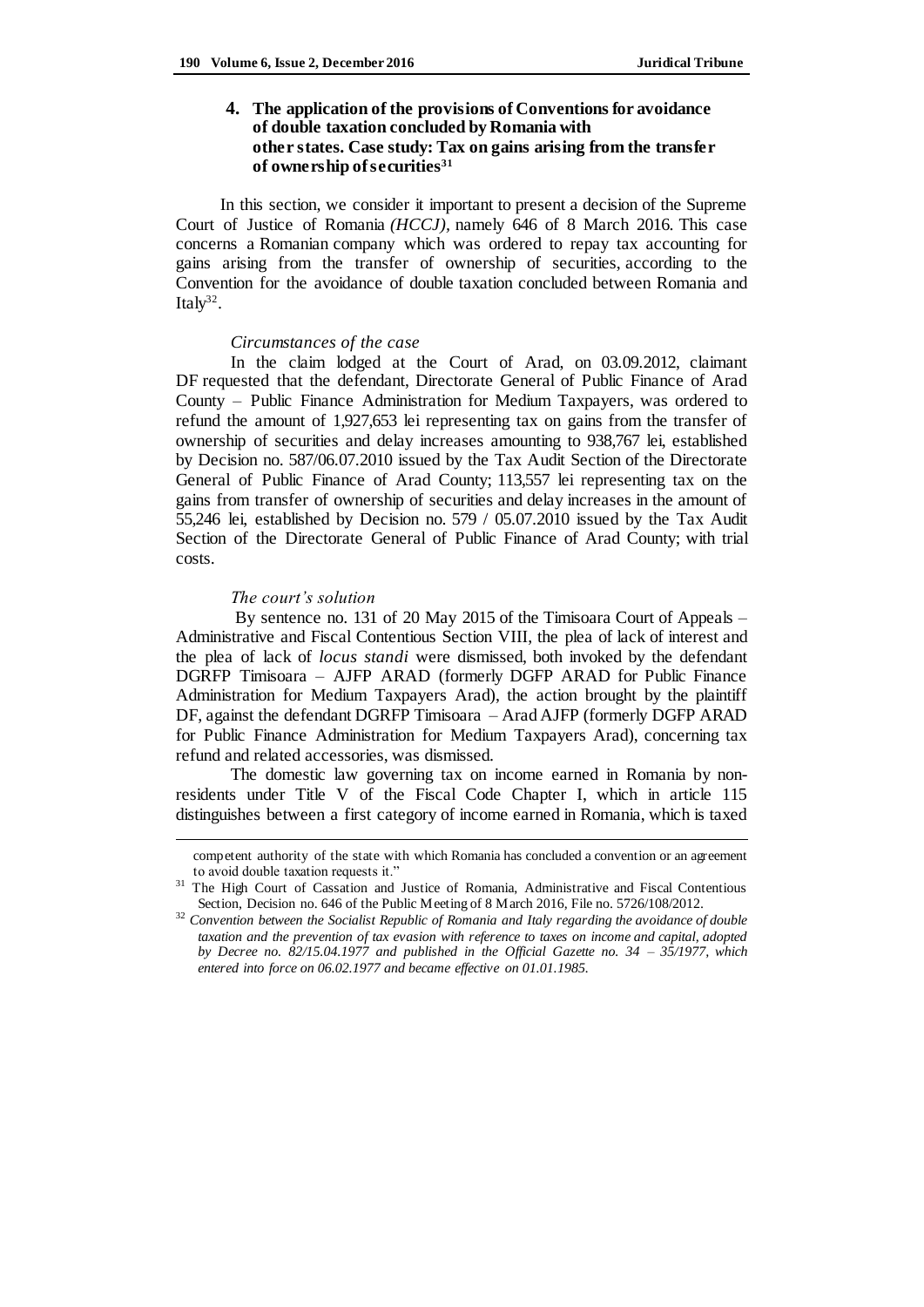according to the rules established under Title V, and a second category of income that is taxed according to the applicable general rules applicable to the majority of income.

Income earned by the applicant falls into the category envisaged by art. 115 para. 2 let. d: the income of non-resident individuals, obtained from the transfer of equity interests, as defined in Art. 7 para. (1) pt. 31 (equity interest – any share or other membership in a general partnership, limited partnership, limited company, partnership limited by shares, limited liability company or another legal entity or an open investment fund), held in a Romanian legal entity. Paragraph 2 of Article 115 expressly stipulates that the income it lists is not taxed under this chapter, but under Title II, III or  $IV^{\wedge}1$ , as applicable (in the present case, pursuant to Title III).

Thus, with regard to the type of income earned by the plaintiff, national law refers to the rules contained in Title III, entitled "Income Tax", which in art. 39 let. d grants taxpayer status to non-resident individuals who receive income referred to in Art. 89, and which, under Art. 66, para. 3, shows the actual method of calculating the payable tax.

Therefore, according to the provisions of the Fiscal Code, the income earned by the plaintiff by disposition of shares are taxable in Romania, national law excluding from this tax only income earned on foreign capital markets (paragraph 5 article 115 of the Fiscal Code), which is not applicable in the present case.

The Court also found that the provisions of art. 14, para. 3 of the Convention for the avoidance of double taxation between Romania and Italy (ratified by Decree no. 82/04.15.1977) are not applicable, as they regulate the situation of other income than those mentioned in the first 2 paragraphs, whereas the income earned by the plaintiff is contained in paragraph 2 of article 14 ("Capital gains") of the Convention for the avoidance of double taxation, the paragraph stating expressly that the income derived *from the alienation of movable assets of a permanent office that an enterprise of a Contracting State has in the other Contracting State, or movable assets pertaining to a fixed base available to a resident of a Contracting State in the other Contracting State for the performance of professional services, including gains from the total alienation of this permanent office (alone or with the entire enterprise) or of this fixed base may be taxed in that other State.* Therefore, the very Convention invoked by the defendant regulates the place of taxation as Romania.

The defendant also argued that the tax paid in Italy was partly paid by his father, to whom he gave a proportion of 67% of income received, and partly by himself, corresponding to a percentage of 33%.

The judge held that such support, even if it were true, is irrelevant, given that the budgetary payment obligation to the Romanian state existed under both Romanian legislation and the Convention for the avoidance of double taxation. Thus, any voluntary payment, made to another budget, does not negate the legally made payment to by the Romanian state budget.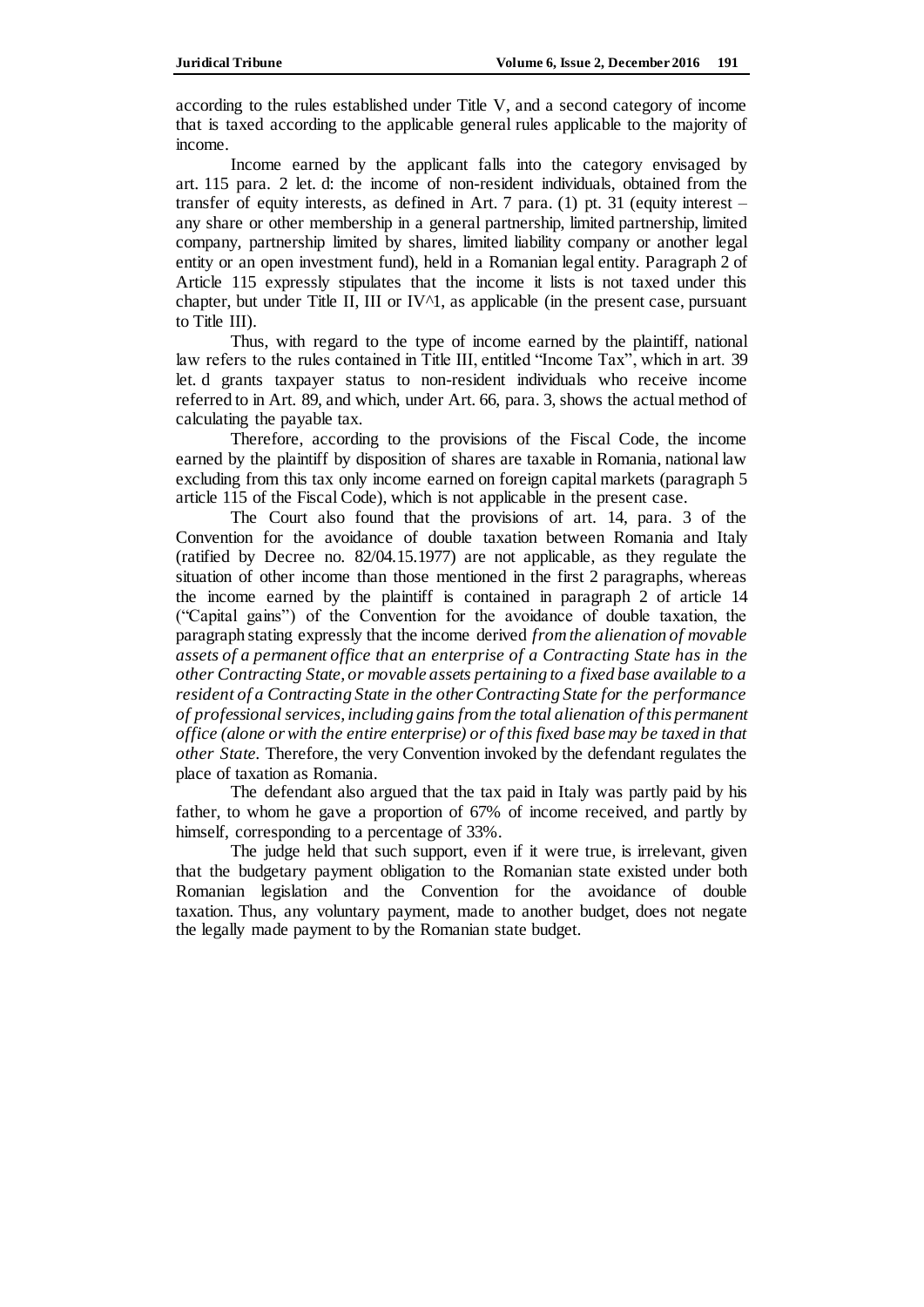As for the amount of tax borne by the plaintiff, the Court found that this is not covered by the application for summons, the plaintiff only contesting the payment obligation and not the calculation of tax receivables, which is why the court shall not consider the method of calculation or the extent of the claim.

### *The appeal*

The plaintiff, DF, appealed against that judgment, criticising it for illegality and groundlessness.

 As grounds for the appeal, the plaintiff essentially stated that the Court of Appeal delivered an unlawful judgment in which the Convention on double taxation was misapplied.

In the first part of the recitals, Timisoara Court of Appeal found that the reference period – the fiscal year 2009 – the plaintiff was a tax resident of the Italian state and found that the income he obtained through the transfer of shares is taxable income in Romania, as Romanian law excludes from tax only income earned on foreign capital markets (art. 115 para. (5) of the Fiscal Code), which is not the case.

It is shown that, in accordance with art. 31 of the Law of Treaties, the Fiscal Code provides in art. 1 para. (4) the following: "Should any provision of this Code contravene a provision of a treaty to which Romania is a party, the provisions of that treaty shall apply."

Timisoara Court of Appeal found that the rule applicable in this case is not the one invoked by the plaintiff – art. 14 para. (3) of the Convention – but the rule under art. 14 para. (2) of the Convention. Timisoara Court of Appeal thus infringed art. 14 para. (6) of the new Code of Civil Procedure.

The rule invoked by the court, para. (2) of art. 14 was misapplied in this case.

The rule invoked by the court deals with the taxation of gains obtained from the alienation of two categories of movable assets:

a) movable assets pertaining to a permanent office which an enterprise of a Contracting State (Romania or Italy) has in the other Contracting State (Italy or Romania), including gains from the total alienation of that permanent office (alone or with the entire enterprise);

b) movable assets pertaining to a fixed base available to a resident of a Contracting State for the performance of professional services, or from the alienation that fixed base. The applicability of the rule in this hypothesis is obviously out of the question, as art. 15 para. (2) defines the professional services as comprising "in particular, independent scientific, literary, artistic, educational and pedagogical activities, as well as independent activities of physicians, lawyers, engineers, architects, dentists and accountants."

When he citing the rule of art. 14 para. (2), the trial court pointed out two pieces of text:

"income from the alienation of movable assets (...) including gains from the total alienation of a permanent office (alone or with the entire enterprise)".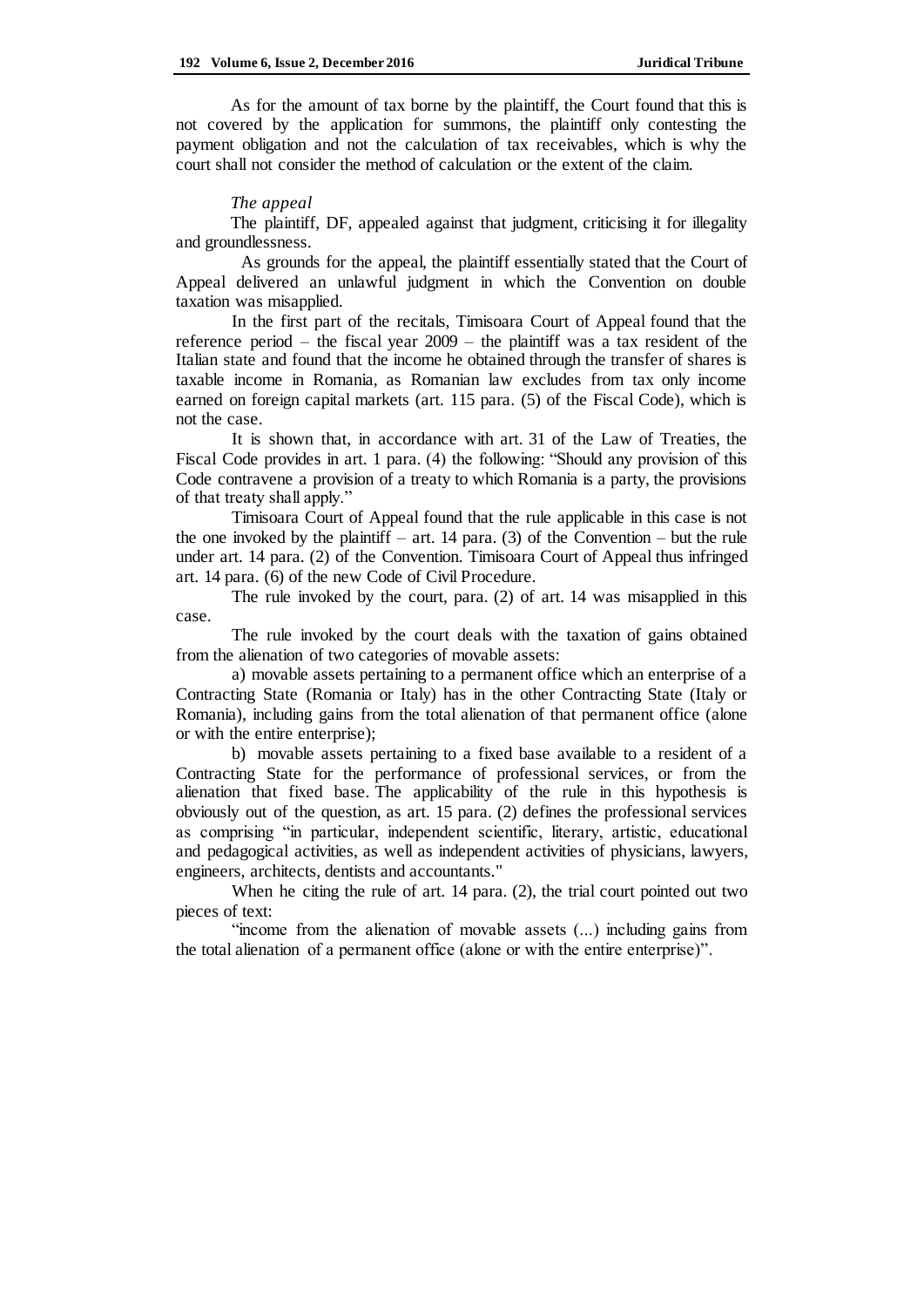The emphasis of the court shows, without a doubt, that it considered that the shares that the plaintiff owned at the company SCTCSRL Pecica and which they alienated to the company TIG Germany are movable assets pertaining to the permanent office of the enterprise in Romania. It is evident that the shares which the plaintiff held in SC TCSRL Pecica were not part of the assets of that company, but of the plaintiff's property.

The plaintiff considers that the terms "be part of" and "pertain to" that the Convention on double taxation between Romania and Italy uses are synonymous and indicate unequivocally that they refer to movable assets belonging to the legal entity.

The applicable rule in the litigation is art. 14 para. (3) of the Convention.

# *Recitals and the Court of Appeal's solution*

In essence, the plaintiff considers that the amounts paid by debtors of SC TIG Germany and TF SRL, established on their behalf by Tax Decision no. 587/2010 and 579/2010, and not contested by the two companies, must be returned.

- *As regards the misapplication of art. 14 para. 2 of the Convention on the application of double taxation between Romania and Italy*.
- The plaintiff shows that the trial court wrongly considered that the shares that he alienated from the company TIG Germany are movable assets that he held in the company SC TC SRL Pecica, which were part of the permanent office of the enterprise.

 The plaintiff argues that the text refers to company earnings, and not to an individual investor like the plaintiff or the performance of professional services that have a fixed base.

 The High Court finds that the shares alienated by the plaintiff were held by him as an associate to SC TC SRL, therefore the shares are part of collective property, and not the plaintiff's property.

 SC TC Cel SRL Pecica is a limited liability company whose principal activity is "growing non-perennial plants".

 In EU law, the concept of enterprise is not defined in the TFEU. The ECJ stated that an enterprise is any entity that has a unitary organisation of personal, material and intangible items, and which sustainably pursues a specific economic aim.

 In Romanian law the legal definition of an enterprise is formulated in several laws. Thus, according to art. 2 para. 2) of Law no. 21/1986, an enterprise is any economic operator engaged in an activity consisting of providing goods and services on a given market, independently of its legal status and method of financing, as defined in EU case law.

 Art. 2 of Law no. 346/2004 on stimulation of the establishment and development of small and medium enterprises defines "An enterprise as being any form of organisation of economic activity, with autonomous property and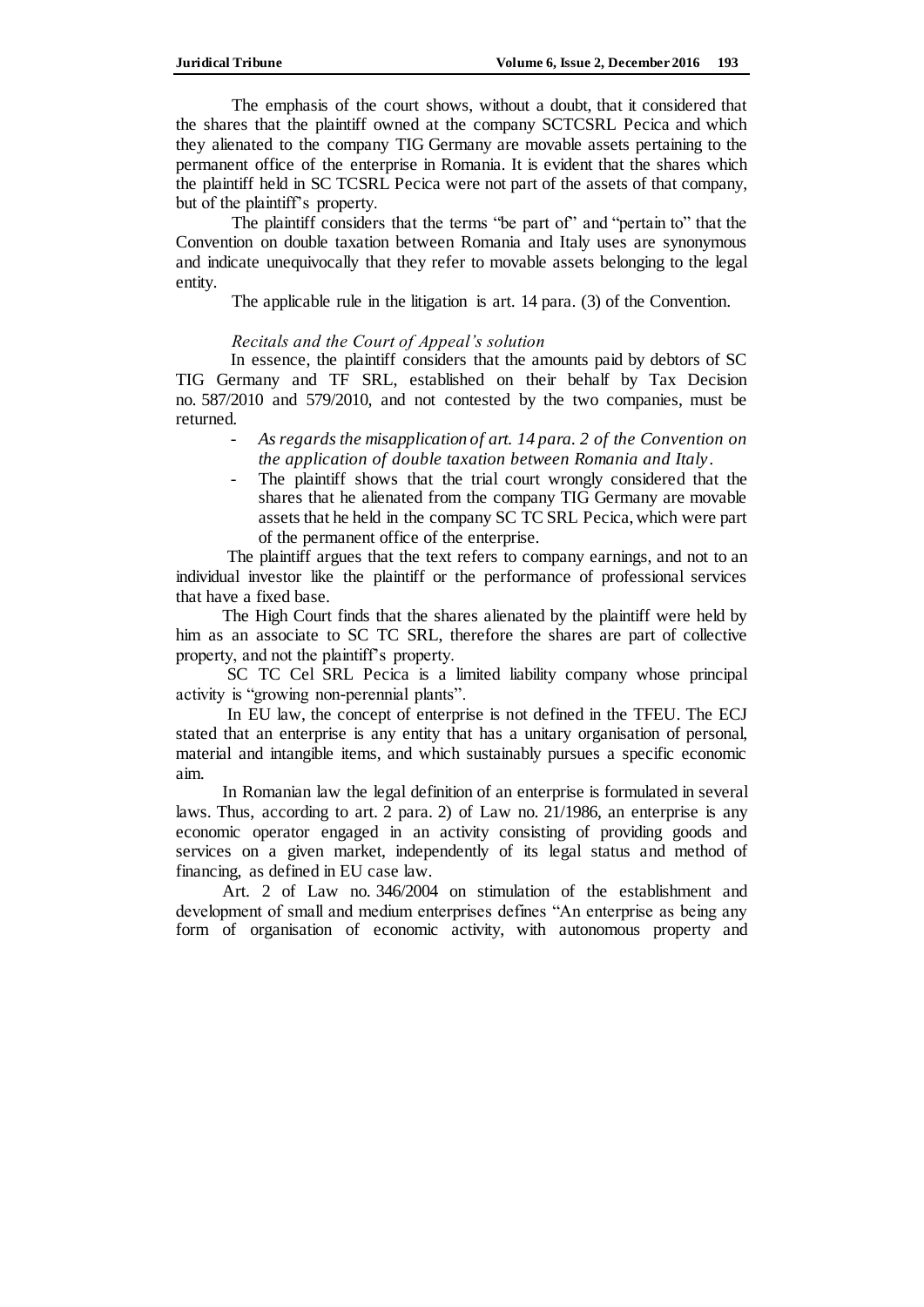authorised under the laws in force to perform acts and deeds of commerce for profit under competition...".

 It is beyond doubt that SC TC SRL is a company established under Law no. 31/1990, which has the elements of an enterprise according to the definitions given above, meaning that the company has the meaning provided by the art. 14 para. 2 of the Convention for the avoidance of double taxation invoked.

 Note that the income earned by the plaintiff as non-resident from the transfer of shares held at SC TC SRL Pecica to SC TIG Germany falls within the provisions of art. 115 para. 2 let. d) of the Fiscal Code, according to which: "income of a non-resident individual earned from the transfer of shares, as defined in Art. 7 para. 1 pt. 31, para. 2 of art. 115 clearly states that it is not taxed under this chapter, but under Title II, III or IV, as appropriate.

 Also note that applicable to this case are the provisions of art. 67 para. 3) of the Fiscal Code, "Calculation, withholding and payment of tax on investment income, other than those provided in para. 1) and 2) are performed as follows: b) in case of earnings generated by the transfer of securities, other than shares, in the case of private limited companies, and the transfer of shares, the obligation to calculate, withhold and pay the tax lies with the acquirer."

In this case, the acquirers of shares are SCTF SRL Romania and TIG Germany, which also paid the debit without appealing tax decisions.

 Therefore, the debit/tax liability was established by the correct application of applicable legal provisions.

It is true that the international treaties to which Romania is a party are applied directly and with priority when the provisions of the Fiscal Code contravene its contents, but in this case, para. 3 of art. 14 of the Agreement between the Romanian Government and the Government of Italy shall apply to any assets *alienated other than those referred to* in paragraphs 1 and 2; in this case one cannot proceed to para. (2) referring specifically to the alienation of movable property pertaining to a fixed establishment which an enterprise of a fixed base available to a resident of the other Contracting State to exercise certain professions (position of the plaintiff).

 The plaintiff is applied this particular variant and one cannot proceed to art. 14 para. 3 of the Convention, aimed at "alienated goods - other than those in paragraphs (1) and (2).

> Nor can one retain the argument of tax payment from gains arising from the alienation of equity interests in the Italian State, as there is no proof of any payment of that tax from March 2009 to July 2010 – the date the tax obligations were established by tax authorities, or thereafter.

 Documents invoked by the plaintiff to prove tax on income from investments amounting to  $\epsilon$ 1,927,653.141 lei are irrelevant, these proving the transfer of money to his father and the company RESECO ( $\epsilon$ 900,000 in 2009 and €1.394 million in 2010).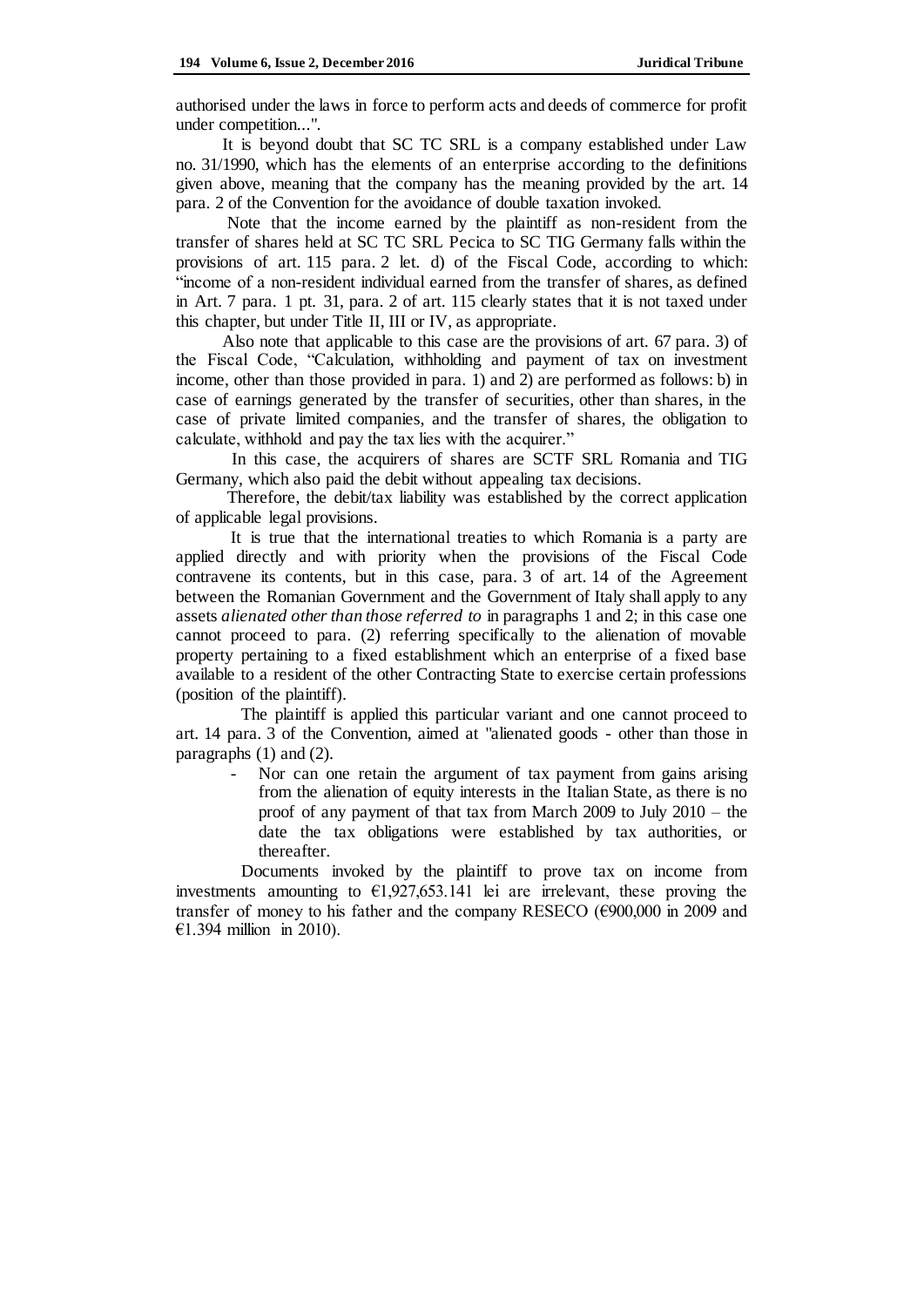Judgements cited as the practice in this matter by the plaintiff are irrelevant, as they were reported in different case situations, and it does not appear that the tax had been paid to the Italian State for the operation of transfer of shares.

# *Legal basis for the solution adopted in the appeal*

In accordance with Art. 312 para. 1 of the Code of Civil Procedure, providing that the trial court pronounced a legal and thorough decision, the High Court rejected as unfounded the appeal filed by DF against Sentence no. 131 of 20 May 2015 of Timisoara Court of Appeals – Administrative and Fiscal Contentious Section.

### **5. Conclusions**

The provisions of double taxation conventions apply only if a tax residence certificate is produced, showing the following: "... the taxpayer is a resident of the State (...) and the provisions of double taxation conventions are applicable to him." If the certificate issued by the tax authorities of the country of residence is not produced, domestic tax law will be applied. To rectify the situation, a term of 5 years is stipulated, in which the tax residence certificate can be produced.

 To solve the problem of double taxation, the so-called *classic tripartite* was established*,* representing a set of criteria for avoidance of double taxation: the criterion of origin or territoriality, which argues that the taxation is made by the country in whose territory the income or property was obtained, disregarding the nationality of the income beneficiary; the domicile or residence criterion, which states that taxation on income and property is carried out by the authority to which the resident pertains, without taking into account the place where the income and property was obtained; the nationality criterion, according to which the State shall tax all its residents, regardless of whether or not they live within that state.

Although each country pursues with application of these criteria quite rigorously, we frequently see taxation on the same taxable matter by two separate authorities, which gives rise to double taxation. Depending on the area of manifestation, it may be domestic and international. Double taxation often lies with the will of the legislator and responds to financial or economic policy purposes.

 The conclusion of this article is that some countries tax citizens or residents based on their global income. Other countries only tax income earned in the state of whose jurisdiction they are responsible. Most countries adopt a combination of the above approaches. As a result, it can be seen as a common practice that taxpayers involved in international transactions are taxed more than once (usually twice) on the same level of income achieved. This phenomenon is called international double taxation. Double taxation can take various forms; however, it inhibits economic affairs. Therefore, international tax policy makers have designed multiple ways to ensure that income earned by a taxpayer is, *ceteris paribus*, taxed only once.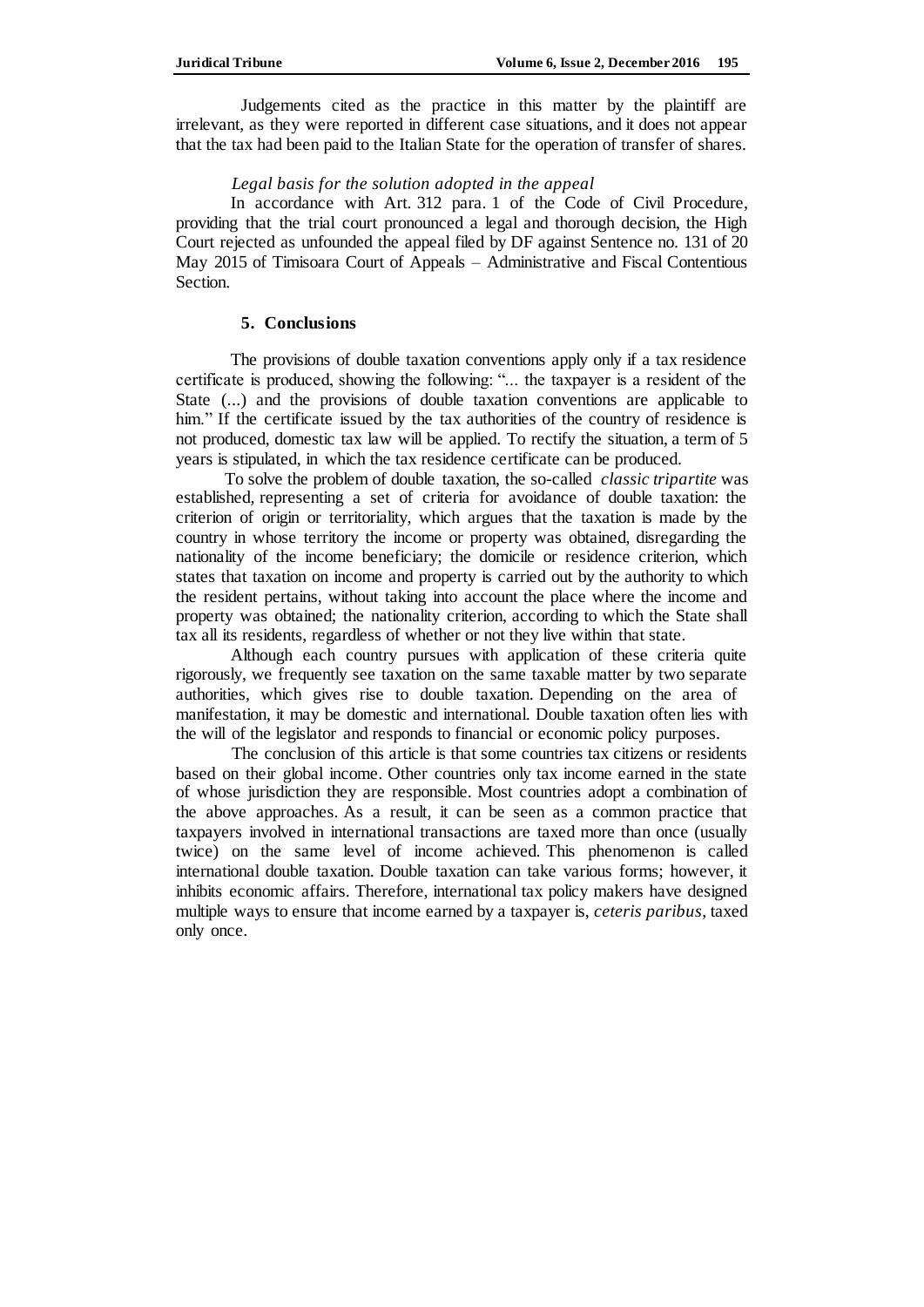#### **Bibliography**

- 1. Cornelia Lefter, Simona Chirică, *Evitarea dublei impuneri internaţionale (Reglementări legale interne și convenții fiscale încheiate de România),* "Economie teoretică şi aplicată", Vol. XVII, 2010, No. 9(550), pp. 38-51.
- 2. Dănuț Chilarez, George Sebastian Ene, *Harmonisation and fiscal competition in the European Union*, "Management Strategies Journal", 2014, Vol. 23, No. 1, pp. 83-93.
- 3. Ekkerhart Reimer, Alexander Rust, *Klaus Vogel on Double Taxation Conventions.*  Fourth Edition. Volume 1 and 2, Wolters Kluwer Law & Business, 2015.
- 4. Éva Erdős, *Conflicts in the international tax law and answers of the european tax law*, "Curentul Juridic", Târgu Mureș, 2011, Vol.47, pp. 159-174.
- 5. Fabian Barthel, Matthias Busse, Eric Neumayer, *The impact of double taxation treaties on foreign direct investment: evidence from large dyadic panel data*, "Contemporary Economic Policy", 2010, Vol. 28, no. 3, pp. 366–377.
- 6. Florin Dumiter, Anca Laura Opreț, Florin Marius Turcaș, *Theoretical underpinnings vis - á - vis of double taxation problem*, "Journal of Legal Studies", 2014, Vol 15, No. 28, pp. 83-99.
- 7. Florin Dumiter, Daniel Berlingher, Anca Opreț, Silvia Todor, *Double taxation conventions, structure and evolution of the american tax system*, "Journal of Legal Studies", 2016, Vol. 17, No. 31, pp. 1-14.
- 8. Florin Dumiter, Florin Turcaș, Anca Opreț*, German tax system: double taxation avoidance conventions, structure and developments*, "Journal of Legal Studies", 2015, Vol. 16, No. 30, pp. 1-17.
- 9. Genta Tafa (Bungo), *Analysing double taxation: the Albanian case*, International Journal of Management Cases, 2013, Vol. 15, No. 3, pp. 109-121.
- 10. Georgiana Covrig, *Conventions for the avoidance of double-taxation. Romania case*, "Contemporary Readings in Law and Social Justice", Vol. 4(1), 2012, pp. 426-430.
- 11. Ioan Condor, *Evitarea dublei impuneri internaţionale*, Regia Autonomă "Monitorul Oficial", Publisher, Bucharest, 1999.
- 12. Ioan Rus, Eleonora-Laura Avram, Paula Monica Bocicor, Mirela Ruxandra Moldovan, *Evitarea dublei impuneri între România și statele: Ungaria și Bulgaria* , "Academica Science Journal Studia Series", Tîrgu Mureș, 2013, No.(3)-2.
- 13. Kevin Holmes, *International Tax Policy and Double Taxation Tax Treaties. An Introduction to Principles and Apllication. Second Edition Revised,* International Bureau of Fiscal Documentation, 2014.
- 14. Limor Riza, *Taxpayers' Lack of Standing in International Tax Dispute Resolutions:*  An Analysis Based on the Hybrid Norms of International Taxation, "Pace Law Review", Vol.34:3, 2014, pp. 1064-1092, [http://digitalcommons.pace.edu/plr/](http://digitalcommons.pace.edu/plr/%20vol34/iss3/3)  [vol34/iss3/3](http://digitalcommons.pace.edu/plr/%20vol34/iss3/3) (accessed on 1 October 2016).
- 15. Michael Lang, *Introduction to the Law of Double Taxation Conventions – Second Edition,* Linde & International Bureau of Fiscal Documentation, 2013.
- 16. Michelle Bertolini, Pamela Weaver, *Mandatory Arbitration within Tax Treaties: A Need for a Coherent International Standard*, "The ATA Journal of Legal Tax Research", American Accounting Association, Volume 11, Issue 2, 2013, pp. 1–20.
- 17. Nicoleta Barbuta-Misu, Florin Tudor, *The International Double Taxation – causes and avoidance, "*Acta Universitatis Danubius. Œconomica", Vol. 5, No. 1, 2009, pp. 147-160, [http://journals.univ-danubius.ro/index.php/ oeconomica/article/view/84/81](http://journals.univ-danubius.ro/index.php/%20oeconomica/article/view/84/81) (accessed on 1 October 2016).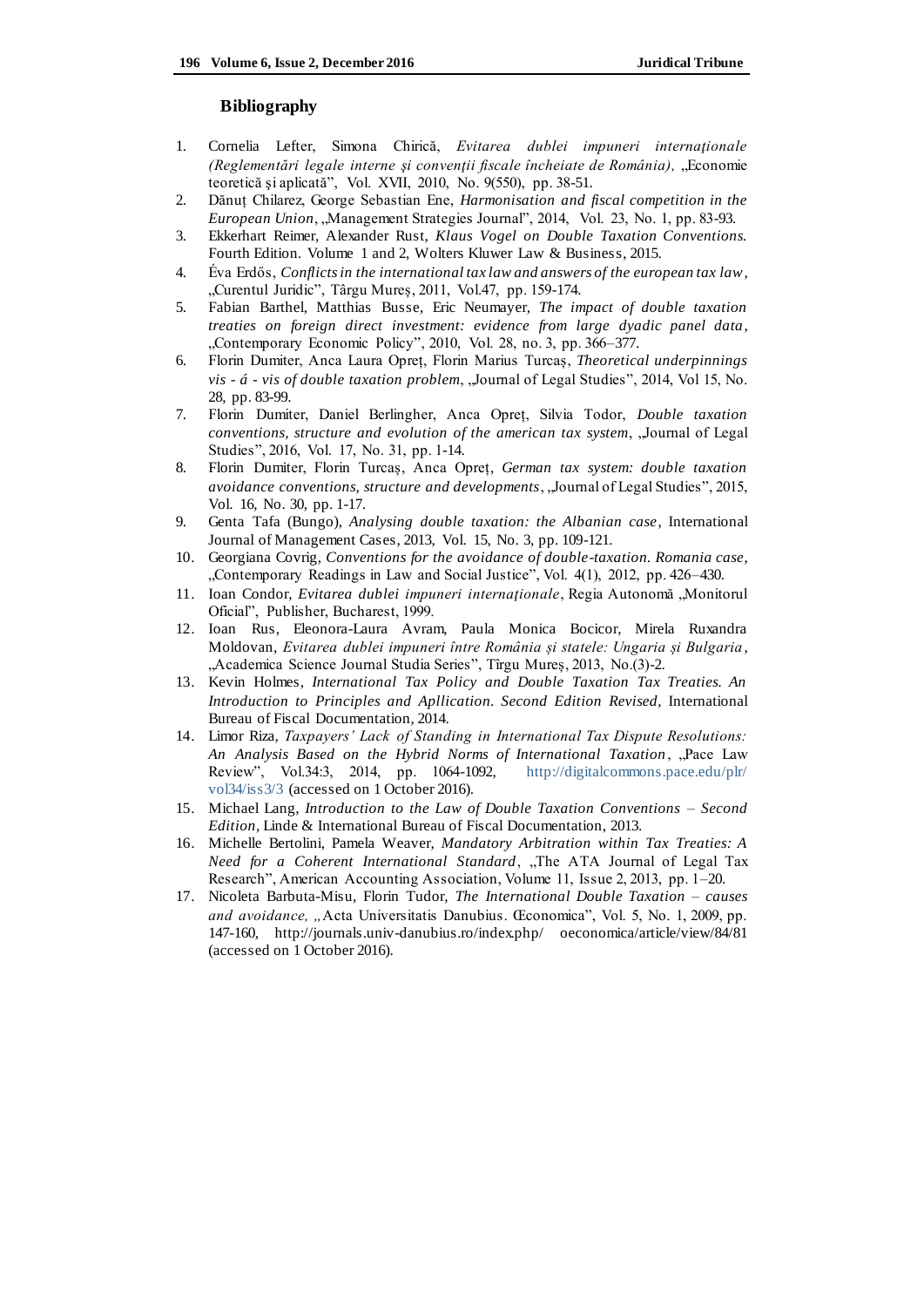- 18. OECD-Glossary of Tax Terms, available online at: [http://www.oecd.org/ctp/glossaryo](http://www.oecd.org/ctp/glossaryo%20ftaxterms.htm#D)  [ftaxterms.htm#D](http://www.oecd.org/ctp/glossaryo%20ftaxterms.htm#D) (accessed on 1 October 2016).
- 19. National Agency for Fiscal Administration Directorate General Administration of Large Taxpayers, available online at: [https://static.anaf.ro/static/10/](https://static.anaf.ro/static/10/Anaf/AsistentaContribuabili%20_r/%20Conventii/Conventii.htm) [Anaf/AsistentaContribuabili \\_r/ Conventii/Conventii.htm](https://static.anaf.ro/static/10/Anaf/AsistentaContribuabili%20_r/%20Conventii/Conventii.htm) (accessed on 1 October 2016).
- 20. Committee of Experts on International Cooperation in Tax Matters Seventh session, *Revision of the Manual for the Negotiation of Bilateral Tax Treaties, Item 5 (h) of the* provisional agenda, Geneva, 2011, available online at: [http://www.un.org/](http://www.un.org/esa/ffd/tax/seventhsession/CRP11%20Introduction_2011.pdf) [esa/ffd/tax/seventhsession/CRP11 Introduction\\_2011.pdf](http://www.un.org/esa/ffd/tax/seventhsession/CRP11%20Introduction_2011.pdf) (accessed on 1 October 2016).
- 21. The Romanian Constitution, Title I General Principles Article 11 International law and domestic law, available online at: <http://www.cdep.ro/pls/dic/site.page?id=339> (accessed on 1 October 2016).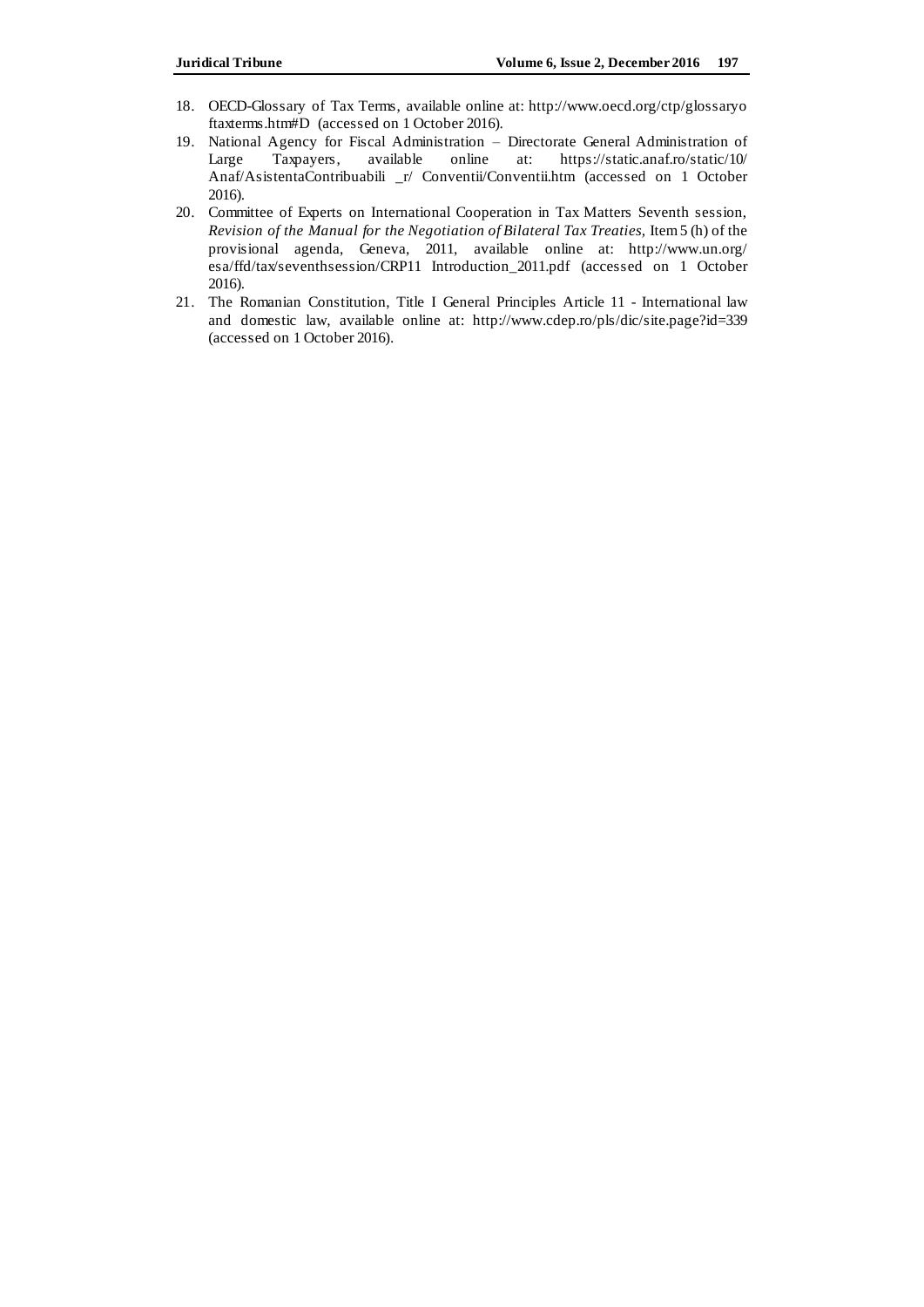| No.              | Country                        | No & Data<br>of the Decree<br>/ The Law<br><b>Ritifying</b><br><b>Convention</b> | <b>Bulletin/Gazette</b><br>in which is<br>published the<br>Convention | <b>Effective Date/</b><br>Date to which it is<br>applied |
|------------------|--------------------------------|----------------------------------------------------------------------------------|-----------------------------------------------------------------------|----------------------------------------------------------|
| 1.               | Africa de Sud                  | 59/13.07.1994                                                                    | 199/1994                                                              | 29.10.1995/01.01.1996                                    |
| $\overline{2}$ . | Albania                        | 86/18.10.1994                                                                    | 302/1994                                                              | 20.10.1995/01.01.1996                                    |
| $\overline{3}$ . | Algeria                        | 25/12.04.1995                                                                    | 69/1995                                                               | 11.07.1996/01.01.1997                                    |
| 4.               | Arabia Saudită                 | 259/07.12.2011                                                                   | 917/2011                                                              | 01.07.2012/01.01.2013                                    |
| 5.               | Armenia                        | 121/09.07.1997                                                                   | 156/1997                                                              | 24.08.1997/01.01.1998                                    |
| 6.               | Australia                      | 85/20.03.2001                                                                    | 150/2001                                                              | 11.04.2001/01.01.2002                                    |
| 7.               | Austria                        | 333/15.11.2005                                                                   | 1034/2005                                                             | 01.02.2006/01.01.2007                                    |
|                  | Austria (Protocol)             | 245/17.07.2013                                                                   | 448/2013                                                              | 01.11.2013/01.01.2014                                    |
| 8.               | Azerbaidjan                    | 366/19.09.2003                                                                   | 687/2003                                                              | 29.01.2004/01.01.2005                                    |
| 9.               | Bangladesh                     | 221/04.09.1987                                                                   | 37/1987                                                               | 21.08.1988/01.01.1989                                    |
| 10.              | <b>Belarus</b>                 | 102/26.05.1998                                                                   | 200/1998                                                              | 15.07.1998/01.01.1999                                    |
| 11.              | Belgia                         | 126/16.10.1996                                                                   | 262/1996                                                              | 17.10.1998/01.01.1999                                    |
| 12.              | Bulgaria (until<br>31.12.2016) | 5/10.01.1995                                                                     | 7/1995                                                                | 12.09.1995/01.01.1996                                    |
|                  | Bulgaria (from<br>01.01.2017   | 29/17.03.2016                                                                    | 220/2016                                                              | 29.03.2016/01.01.2017                                    |
| 13.              | Canada                         | 450/01.11.2004                                                                   | 1043/2004                                                             | 31.12.2004/01.01.2005                                    |
| 14.              | Cehia                          | 37/16.06.1994                                                                    | 157/1994                                                              | 10.08.1994/01.01.1995                                    |
| 15.              | China                          | 5/24.01.1992                                                                     | 10/1992                                                               | 05.03.1992/01.01.1993                                    |
| 16.              | Cipru                          | 261/09.07.1982                                                                   | 66/1982                                                               | 08.11.1982/01.01.1983                                    |
| 17.              | Coreea de Sud                  | 18/08.04.1994                                                                    | 96/1994                                                               | 06.10.1994/01.01.1995                                    |
| 18.              | Coreea de Nord                 | 104/19.06.2000                                                                   | 301/2000                                                              | 25.08.2000/01.01.2001                                    |
| 19.              | Croația                        | 127/16.10.1996                                                                   | 271/1996                                                              | 28.11.1996/01.01.1997                                    |
| 20.              | Danemarca                      | 389/27.10.1977                                                                   | 118/1977                                                              | 28.12.1977/01.01.1974                                    |
| 21.              | Ecuador                        | 111/09.11.1992                                                                   | 294/1992                                                              | 22.01.1996/01.01.1997                                    |
| 22.              | Egipt                          | 316/14.10.1980                                                                   | 84/1980                                                               | 05.01.1981/01.01.1982                                    |
| 23.              | Elvetia                        | 60/13.07.1994                                                                    | 200/1994                                                              | 27.12.1994/01.01.1994                                    |
|                  | Elveția (Protocol)             | 261/07.12.2011                                                                   | 934/2011                                                              | 06.07.2012/01.01.2013                                    |
| 24.              | Emiratele<br>Arabe<br>Unite    | 74/03.11.1993                                                                    | 262/1993                                                              | 23.01.1996/01.01.1997                                    |
| 25.              | Estonia                        | 449/01.11.2004                                                                   | 1126/2004                                                             | 29.11.2005/01.01.2006                                    |

| Appendix 1. Double Taxation Conventions concluded by Romania with other |  |
|-------------------------------------------------------------------------|--|
| states                                                                  |  |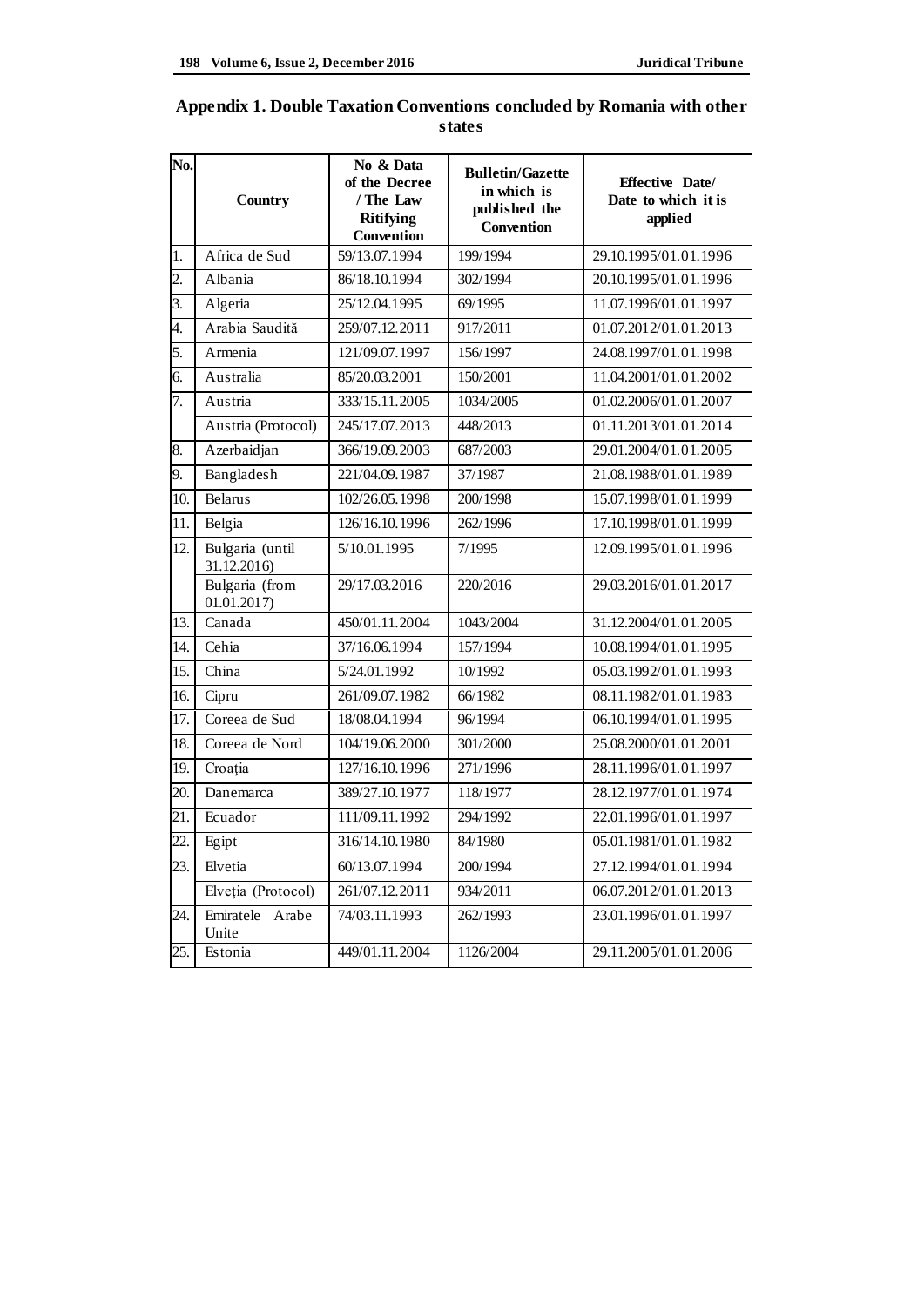| No. | <b>Country</b>          | No & Data<br>of the Decree<br>/ The Law<br><b>Ritifying</b><br>Convention | <b>Bulletin/Gazette</b><br>in which is<br>published the<br>Convention | <b>Effective Date/</b><br>Date to which it is<br>applied |
|-----|-------------------------|---------------------------------------------------------------------------|-----------------------------------------------------------------------|----------------------------------------------------------|
| 26. | Etiopia                 | 448/01.11.2004                                                            | 1057/2004                                                             | 09.05.2009/01.06.2009                                    |
| 27. | Federația Rusă          | 38/16.06.1994                                                             | 158/1994                                                              | 11.08.1995/01.01.1996                                    |
| 28. | Filipine                | 23/04.04.1995                                                             | 64/1995                                                               | 27.11.1997/01.01.1998                                    |
| 29. | Finlanda                | 201/24.12.1999                                                            | 642/1999                                                              | 04.02.2000/01.01.2001                                    |
| 30. | Franța                  | 240/23.12.1974                                                            | 171/1974                                                              | 27.09.1975/01.01.1975                                    |
| 31. | Georgia                 | 45/26.03.1999                                                             | 132/1999                                                              | 15.05.1999/01.01.2000                                    |
| 32. | Grecia                  | 25/12.03.1992                                                             | 46/1992                                                               | 07.04.1995/01.01.1996                                    |
| 33. | India                   | 329/05.12.2013                                                            | 769/2013                                                              | 16.12.2013/01.01.2014                                    |
| 34. | Indonezia               | 50/02.03.1998                                                             | 104/1998                                                              | 13.01.1999/01.01.2000                                    |
| 35. | Iran                    | 279/15.05.2002                                                            | 401/2002                                                              | 30.10.2007/01.01.2008                                    |
| 36. | Irlanda                 | 208/28.11.2000                                                            | 626/2000                                                              | 29.12.2000/01.01.2001                                    |
| 37. | Islanda                 | 139/04.07.2008                                                            | 589/2008                                                              | 21.09.2008/01.01.2009                                    |
| 38. | Israel                  | 39/14.02.1998                                                             | 86/1998                                                               | 21.06.1998/01.01.1999                                    |
| 39. | Iordania                | 215/26.06.1984                                                            | 51/1984                                                               | 02.08.1984/01.01.1985                                    |
| 40. | Italia                  | 82/15.04.1977                                                             | 34-35/1977                                                            | 06.02.1979/01.01.1979                                    |
| 41. | Letonia                 | 606/06.11.2002                                                            | 841/2002                                                              | 28.11.2002/01.01.2003                                    |
| 42. | Liban                   | 10/21.03.1996                                                             | 62/1996                                                               | 06.04.1997/01.01.1998                                    |
| 43. | Lituania                | 278/15.05.2002                                                            | 393/2002                                                              | 15.07.2002/01.01.2003                                    |
| 44. | Luxemburg               | 85/18.10.1994                                                             | 299/1994                                                              | 08.12.1995/01.01.1996                                    |
|     | Luxemburg<br>(Protocol) | 181/18.10.2012                                                            | 715/2012                                                              | 11.07.2013/01.01.2014                                    |
| 45. | Japonia                 | 213/05.07.1976                                                            | 69/1976                                                               | 09.04.1978/01.01.1978                                    |
| 46. | Kazahstan               | 11/06.03.2000                                                             | 109/2000                                                              | 21.04.2000/01.01.2001                                    |
| 47. | Kuwait                  | 5/08.03.1993                                                              | 57/1993                                                               | 05.10.1994/01.01.1992                                    |
| 48. | Malayezia               | 482/26.12.1983                                                            | 106/1983                                                              | 07.04.1984/01.01.1985                                    |
| 49. | Malta                   | 61/03.07.1996                                                             | 144/1996                                                              | 16.08.1996/01.01.1997                                    |
| 50. | Macedonia               | 306/17.05.2002                                                            | 473/2002                                                              | 16.08.2002/01.01.2003                                    |
| 51. | Marea Britanie          | 26/03.02.1976                                                             | 13/1976                                                               | 22.11.1976/01.04.1976                                    |
| 52. | Maroc                   | 5/18.02.2004                                                              | 161/2004                                                              | 17.08.2006/01.01.2007                                    |
| 53. | Mexic                   | 331/28.06.2001                                                            | 372/2001                                                              | 15.08.2001/01.01.2002                                    |
| 54. | Moldova                 | 60/17.06.1995                                                             | 127/1995                                                              | 10.04.1996/01.01.1997                                    |
| 55. | Namibia                 | 61/15.04.1999                                                             | 188/1999                                                              | 05.08.1999/01.01.2000                                    |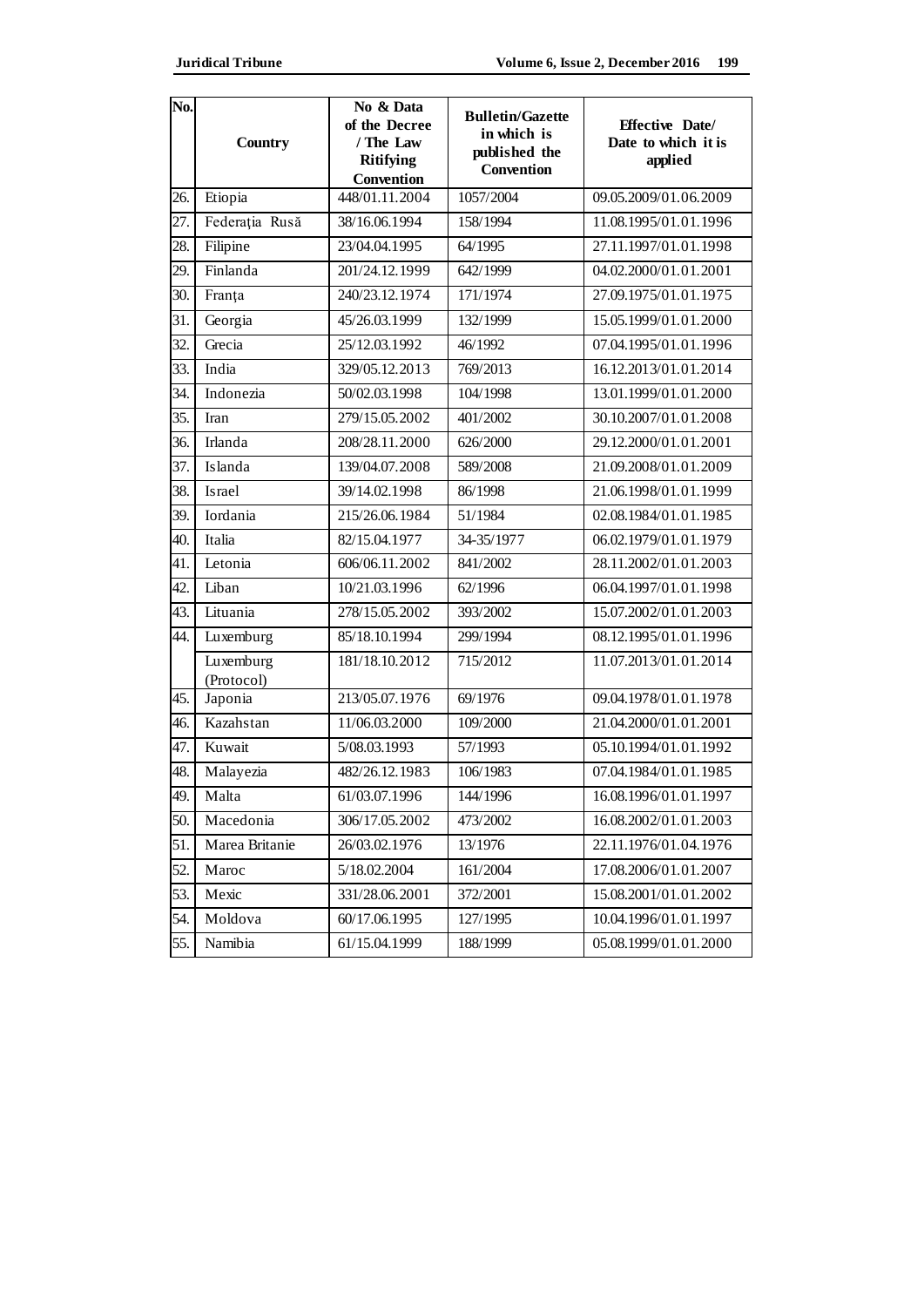| No. | <b>Country</b>                 | No & Data<br>of the Decree<br>/ The Law<br><b>Ritifying</b><br>Convention | <b>Bulletin/Gazette</b><br>in which is<br>published the<br>Convention | <b>Effective Date/</b><br>Date to which it is<br>applied |
|-----|--------------------------------|---------------------------------------------------------------------------|-----------------------------------------------------------------------|----------------------------------------------------------|
| 56. | Nigeria                        | 10/08.03.1993                                                             | 58/1993                                                               | 18.04.1993/01.01.1994                                    |
| 57. | Norvegia (until<br>31.12.2016) | 67/25.03.1981                                                             | 19/1981                                                               | 27.09.1981/01.01.1982                                    |
|     | Norvegia (from<br>01.01.2017   | 27/17.03.2016                                                             | 218/2016                                                              | 01.04.2016/01.01.2017                                    |
| 58. | Olanda                         | 85/25.05.1999                                                             | 251/1999                                                              | 29.07.1999/01.01.2000                                    |
| 59. | Pakistan                       | 212/28.11.2000                                                            | 632/2000                                                              | 13.01.2001/01.01.2002                                    |
| 60. | Polonia                        | 6/10.01.1995                                                              | 7/1995                                                                | 15.09.1995/01.01.1996                                    |
| 61. | Portugalia                     | 63/15.04.1999                                                             | 194/1999                                                              | 14.07.1999/01.01.2000                                    |
| 62. | Qatar                          | 84/20.03.2001                                                             | 150/2001                                                              | 06.07.2003/01.01.2004                                    |
| 63. | R.F.Germania                   | 29/16.01.2002                                                             | 73/2002                                                               | 17.12.2003/01.01.2004                                    |
| 64. | R.F.Iugoslavia <sup>33</sup>   | 122/09.07.1997                                                            | 155/1997                                                              | 01.01.1998/01.01.1998                                    |
| 65. | R.S.F.Iugoslavia <sup>34</sup> | 331/14.10.1986                                                            | 61/1986                                                               | 21.10.1988/01.01.1989                                    |
| 66. | San Marino                     | 384/31.12.2007                                                            | 13/2008                                                               | 11.02.2008/01.01.2009                                    |
|     | San Marino<br>(Protocol)       | 85/06.06.2011                                                             | 408/2011                                                              | 16.06.2011/01.01.2012                                    |
| 67. | S.U.A.                         | 238/23.12.1974                                                            | 168/1974                                                              | 26.02.1976/01.01.1974                                    |
| 68. | Singapore                      | 475/09.07.2002                                                            | 580/2002                                                              | 28.11.2002/01.01.2003                                    |
| 69. | Siria                          | 106/14.04.2009                                                            | 279/2009                                                              | 04.06.2009/01.01.2010                                    |
| 70. | Slovacia                       | 96/10.11.1994                                                             | 315/1994                                                              | 29.12.1995/01.01.1996                                    |
| 71. | Slovenia                       | 55/24.01.2003                                                             | 105/2003                                                              | 28.03.2003/01.01.2004                                    |
| 72. | Spania                         | 418/05.12.1979                                                            | 97/1979                                                               | 26.06.1980/01.01.1980                                    |
| 73. | Sri Lanka                      | 149/22.05.1985                                                            | 27/1985                                                               | 28.02.1986/01.01.1986                                    |
| 74. | Sudan                          | 386/31.12.2007                                                            | 13/2008                                                               | 14.11.2009/01.01.2010                                    |
| 75. | Suedia                         | 432/31.10.1978                                                            | 104/1978                                                              | 08.12.1978/01.01.1978                                    |
| 76. | Tadjikistan                    | 16/17.02.2009                                                             | 110/2009                                                              | 02.03.2009/01.01.2010                                    |
| 77. | Thailanda                      | 3/03.02.1997                                                              | 18/1997                                                               | 03.04.1997/01.01.1998                                    |
| 78. | Tunisia                        | 326/23.12.1987                                                            | 60/1987                                                               | 19.01.1989/01.01.1990                                    |
| 79. | Turcia                         | 331/14.10.1986                                                            | 61/1986                                                               | 15.09.1988/01.01.1989                                    |
| 80. | Turkmenistan                   | 107/14.04.2009                                                            | 321/2009                                                              | 21.08.2009/01.01.2010                                    |
| 81. | Ucraina                        | 128/16.10.1996                                                            | 272/1996                                                              | 17.11.1997/01.01.1998;<br>15.01.1998                     |

 $\overline{a}$ <sup>33</sup> Apply in Serbia and Montenegro..

<sup>34</sup> Apply in Bosnia-Herțegovina.